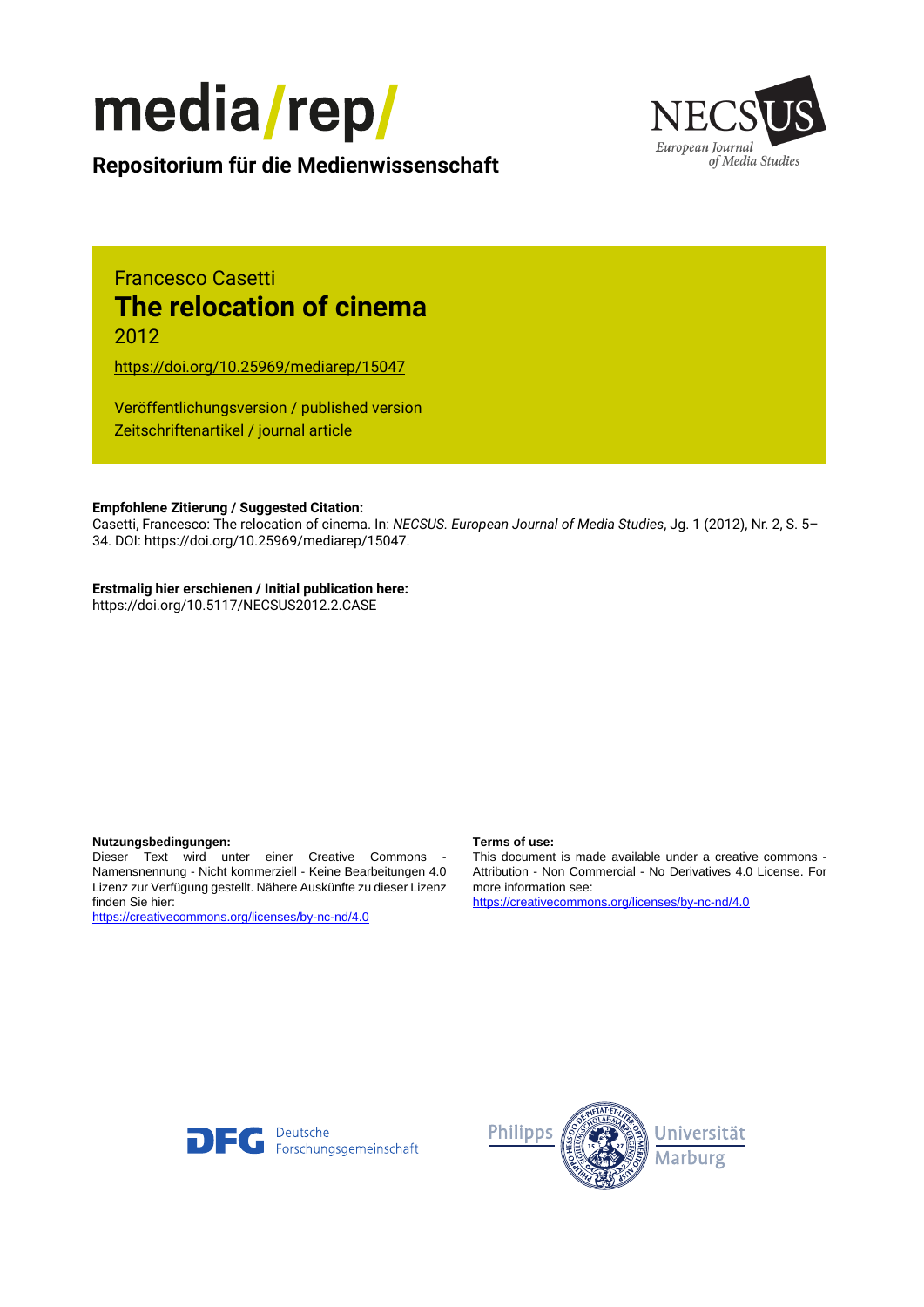EUROPEAN JOURNAL OF MEDIA STUDIES www.necsus-ejms.org Published by: Amsterdam University Press



# **The relocation of cinema1**

Francesco Casetti

NECSUS 1 (2):5–34 DOI: 10.5117/NECSUS2012.2.CASE

**Keywords:** cinema, relocation, Tacita Dean

### **Tacita**

In October 2011, the British artist Tacita Dean presented her work *Film* at the Tate Modern in London.<sup>2</sup> Dean's installation is a film short projected in a continuous loop onto a large screen in a dark space furnished with seats for visitors. The written explication at the entrance to the room draws attention to the presence of all these elements: '35mm colour and black & white portrait format anamorphic film with hand tinted sequences, mute, continuous loop, 11 minutes. Large front projection; projection booth; free standing screen; loop system; seating.' In her article in the *Guardian*, Charlotte Higgins described *Film* as 'pay[ing] homage to a dying medium'.3 In addition, *Film* is undoubtedly an act in defense of film stock – that same film stock which Kodak announced (on 22 June 2009) it would cease to manufacture after 74 years of production, due to a steep decline in sales.

Beyond the preservation of a medium-support, *Film* seems to also invoke the preservation of a medium-device: in the Tate we find a projector, a reflective screen, a darkroom, a bench on which to sit – all things which are becoming increasingly rare in the age of digital images. In essence, Dean attempts to restore all the essential elements of the cinema, those which characterise its technical foundation. Paradoxically, she sets these elements before us as components of an artistic installation; she gathers and reunites them for the purposes of a work intended for a gallery or museum. It is no accident then that visitors to Turbine Hall do not hold the same expectations or display the same behavior as they would if they found themselves at the British Film Institute Southbank (which is not far from the Tate) to see a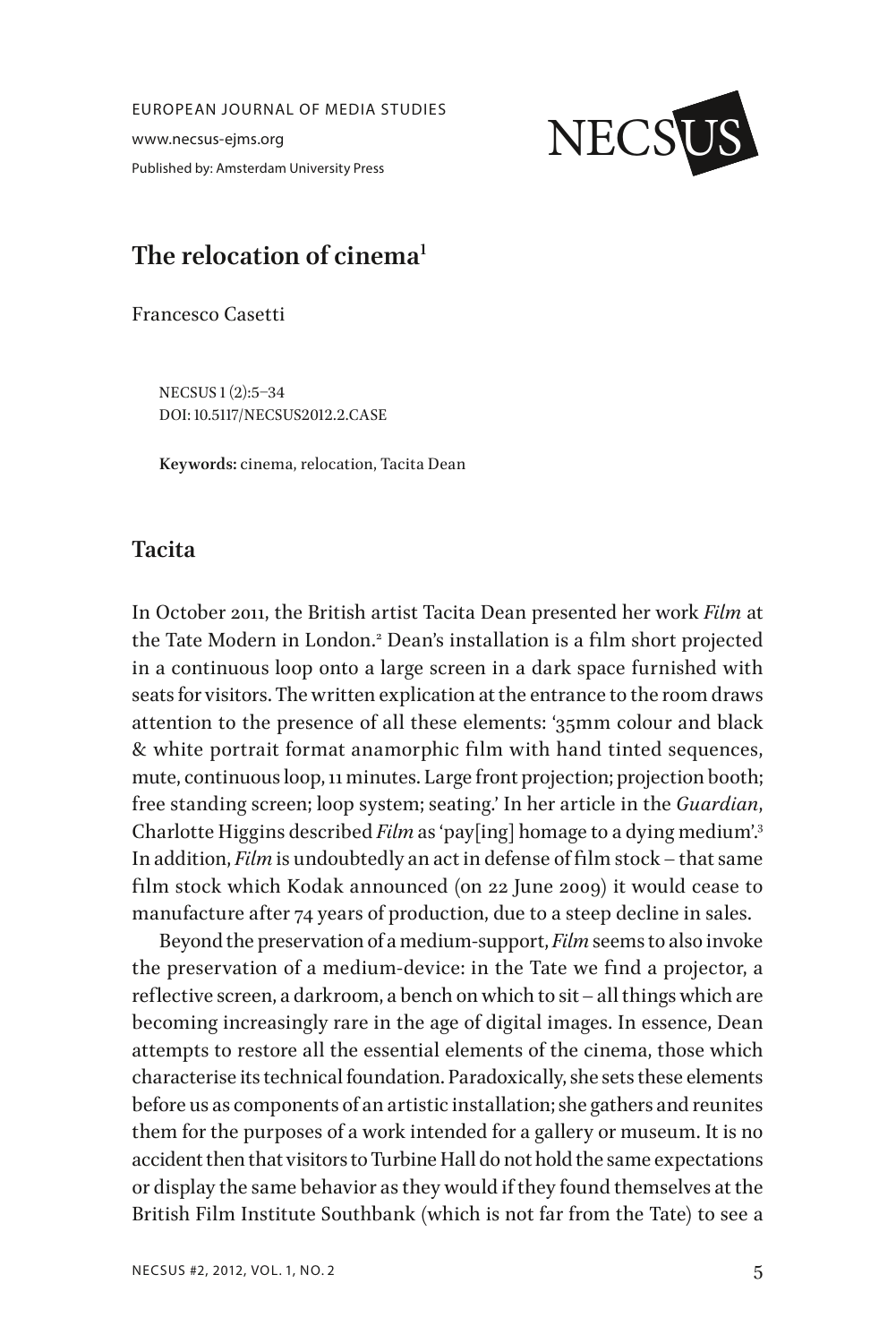Woody Allen retrospective in one of its small theaters, or even at the Imax theater to see *Mission: Impossible – Ghost Protocol* (Brad Bird, 2011). This audience did not go to Turbine Hall to experience what is usually called *cinema* – which is to say, a set of images and sounds that provide a particular representation of the world and a particular relationship with a spectator. The audience went there for *art*. Immediately a question arises: did Dean, in her attempt to preserve a medium (a support, a device), end up sliding out of the field of cinema as media (a form of representation and spectatorship)?<sup>4</sup>

*Film* acquires its own exemplarity thanks to its preservation of a medium without necessarily saving the media. If we are dealing with an attempt at rescuing cinema, the failure of the endeavor makes plain the tragedy of the situation. If, instead, as I believe, we are dealing with a transfer of cinema to another terrain (that of art), then the gesture becomes productive. Some traditional components (the machinery, film stock) are seen from a point of view that goes beyond them. This allows for cinema to be interrogated, almost provoked, so that it gives rise to new stances, which have lain dormant until now. In other words, in *Film*, art's relocation of cinema would aid it in outlining a new terrain. However, whether Tacita is fighting for cinema's preservation or dreaming of its liberation, one point is clear to me: only by contemplating its own death can cinema now find new reasons to live.

As a near counterpoint, if we exit the Tate, or the British Film Institute (too easily identifiable as a 'temple' in which canonical works are preserved), we find many episodes in which cinema-as-media not only continues to live but expands beyond its habitual territories, even absent its medium. For example, at almost the same time as Dean's exhibit was inaugurated, a group of Londoners re-appropriated a space alongside a canal under a highway overpass and transformed it into a kind of outdoor movie theater where films were projected for the neighborhood residents.5 In August 2011 the gardens in front of Paris' Trocadero (the old site of the Cinémathèque) hosted the Moon Light Festival with open-air screenings. $^6$  Some months prior to this, in Cairo's Tahrir Square, a space that had already been active during the Arab Spring was reanimated with a projector and a large screen on which videos of various kinds were shown.7 Indeed, the diffuse presence of cinema-as-media goes well beyond these episodes.

We can now watch films on various new devices: Blockbuster offers us a catalog of titles for our DVD players; Netflix offers streaming titles for our televisions and computers; other companies propose new releases for our smart phones; we can watch video sequences on YouTube. Similarly, we find films on airplanes as well as in cafés and bars, even if mingled with sports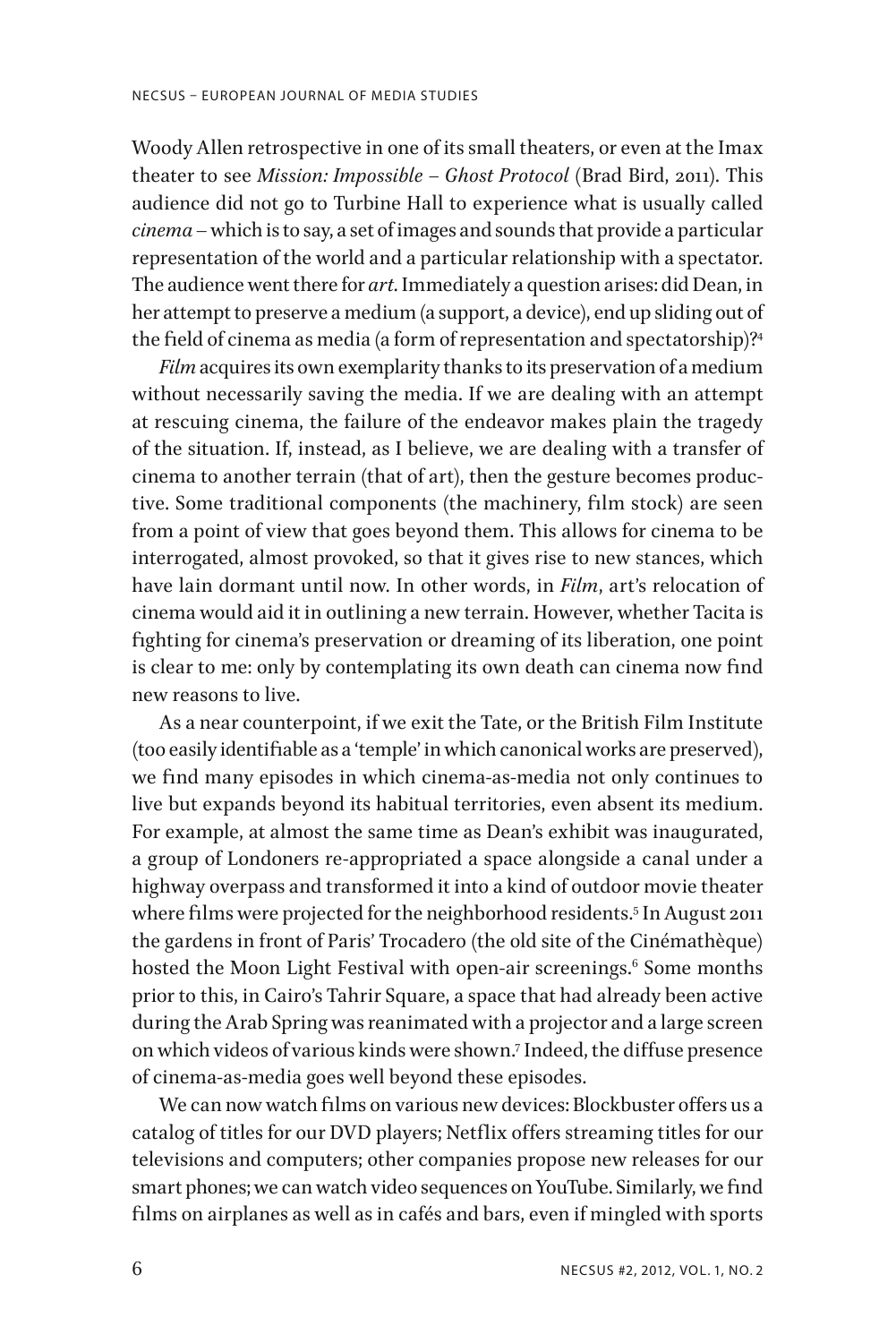and news. The film industry itself supports these new forms of distribution.<sup>8</sup> In addition, there is an enormous profusion of images and sounds that uses a cinematographic language even in less traditional formats: we find cinema in television series, documentaries, advertisements, musical clips, didactic presentations, etc.; we encounter it, disguised in such ways, in waiting rooms, stores, public squares, along streets, on urban media-facades, etc. Finally, there is a vast array of online content that still has something to do with cinema – whether it be a trailer or a parody, a video diary or a travelogue. We may download this content onto our iPad or cell phone, wherever we are, as long as we are connected. The enormous diffusion of screens in our daily life – including those of the latest generation, which are well-integrated into domestic and urban environments, interactive and multi-functional, in the form of a window or tabletop $^9$  – produces a permanence of the cinema. This diffusion allows cinema to continue to survive, even as it adapts to a new landscape.

Therefore, we find ourselves confronting a minor paradox: we have an artist defending the medium, i.e. emphasising a particular configuration of support and device, even to the detriment of the media; also, there is an evident tendency, to which industry, consumers, and fans are not immune, to promote the survival of the media, i.e. a mode of representation and spectatorship, even while renouncing the medium. It is precisely this paradox that allows us to begin to think about the state of cinema today beyond the facile proclamations that announce its death or celebrate its triumphs. What is happening to cinema in a moment in which it is losing essential components and gaining unprecedented opportunities? What is it becoming at a moment in which all media, due to the processes of convergence, seem to be spilling out beyond their usual routes and embarking along new paths? What is cinema, and moreover, where is it?<sup>10</sup>

I will begin to respond to these questions by analysing four points, in order to trace out the terrain. First of all, a media, singular, is not just its medium – it is not only a support or a device. A media is also and foremost a cultural form; it is defined by the way in which it puts us in relation with the world and with others, and therefore by the type of experience that it activates. By *experience*, I mean both a confrontation with reality (to gain experience) and the capacity to manage this relation and to give it meaning (to have experience). From its very beginnings, cinema has been based on the fact that it offers us moving images through which we may reconfigure the reality around us and our own position within it. Cinema has always been a way of seeing and a way of living – a form of sensibility and a form of understanding.<sup>11</sup>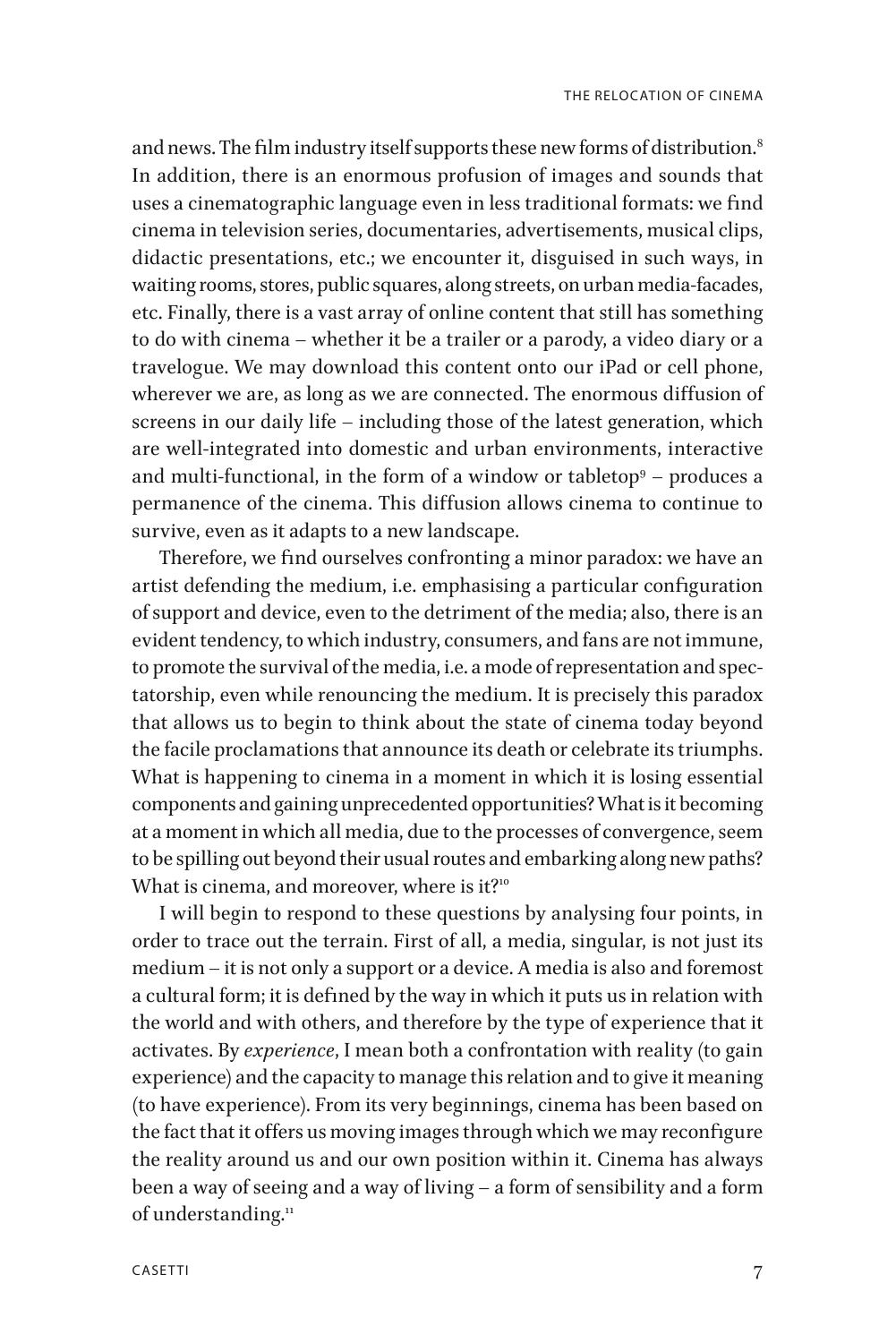Second, experiences circulate and are also reactivated in sites other than their canonical location. The cinematic experience is no exception. We can find it outside of the traditional darkened theater, on other screens; and though it is certainly not the same, it still retains many of its characteristic traits. It is precisely this *relocation* of the experience that allows cinema to survive. Third, there is no doubt that the new contexts push the cinemaas-media toward transformation. The material conditions underpinning a media experience (and its technical basis in specific) play an essential role. Nevertheless, the experience can remain the same in some respects inasmuch as it conserves its *form,* its configuration. In other words, inasmuch as it continues to correspond to a certain *idea* that we have about cinema – an idea that emerges from our habits, memories, and also from our intuition of what it means to 'see a film'.

Finally, the conservation of an *idea of cinema* in the face of the new and anomalous situations we now find ourselves in has a cost: it involves rethinking the past as such that it appears necessary and compatible with the present, and perhaps also with the future; that which has been must present itself as the presupposition and the model of that which is and that which perhaps will be. Only in this way can the idea of cinema maintain a kind of continuity, and can we refer to new experiences as 'cinematographic'. This leads us to a final paradox: not only is the history of cinema something that we are continuously rewriting under the pressure of the present, but it is also taking form while simultaneously confronting the danger of cinema's demise. It is a glorious history – but also one which is ever more irremediably posthumous.

#### **Cinema and experience**

The cinema, from the moment of its birth, has been considered a particular form of experience. Obviously, it also involves a technical device; indeed, the earliest theoreticians were fascinated by the presence of a 'machine'. Jean Epstein's famous portrait of the movie camera comes to mind:

[t]he Bell and Howell is a metal brain, standardized, manufactured, marketed in thousands of copies, which transforms the world outside it into art …. [A] subject that is an object without conscience – without hesitation and scruples, that is, devoid of venality, indulgence, or possible error, an entirely honest artist ....<sup>12</sup>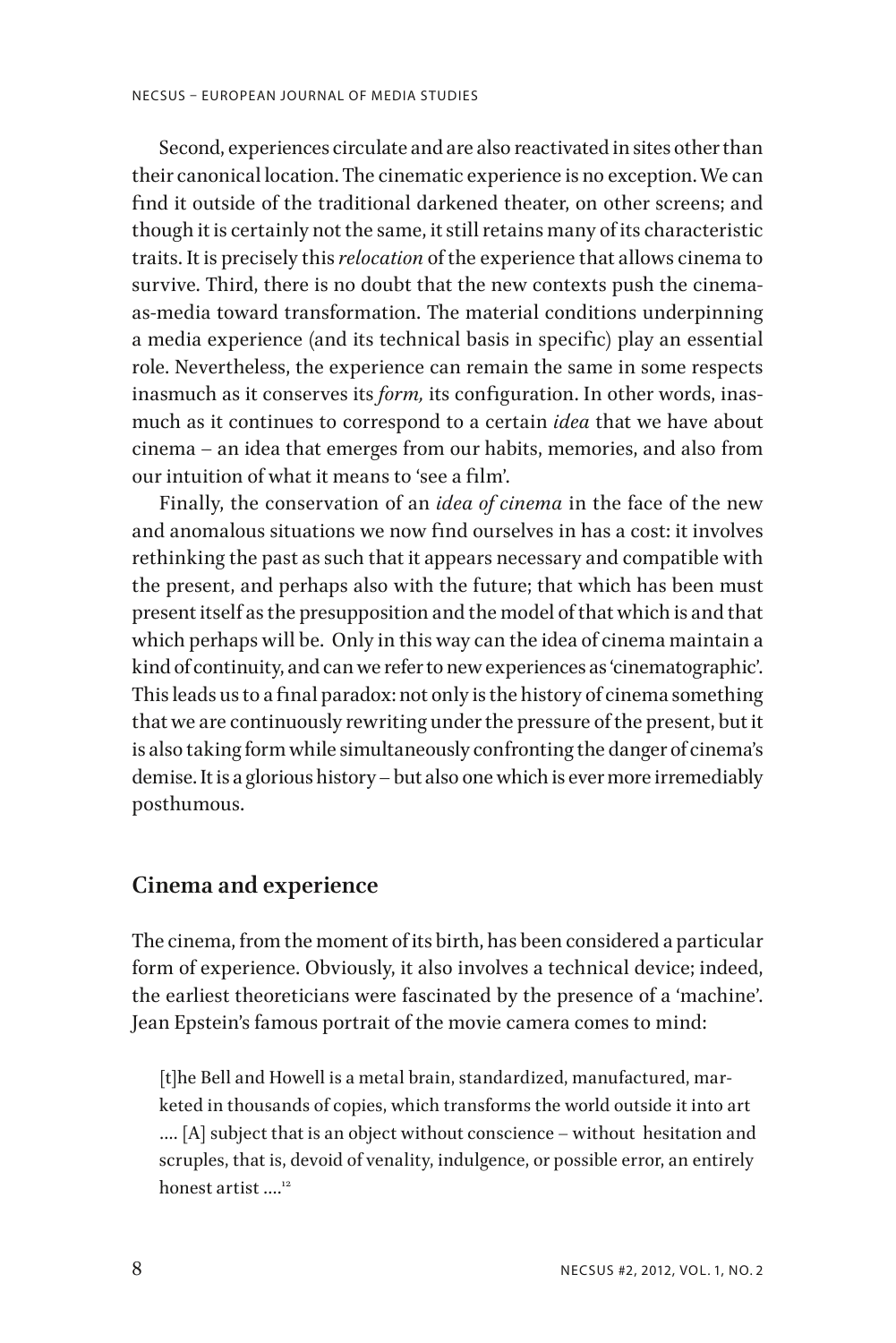#### Then there is Blaise Cendrars' description of the projector:

[a]bove the spectator's head, the bright cone of light wriggles like a dolphin. Characters stretch out of the screen to the lantern lens. They plunge, turn, pursue one another, crisscross, with a luminous, mathematical precision.<sup>13</sup>

It is no coincidence then that in a key text of early cinema theory, 'The Birth of a Sixth Art', Ricciotto Canudo writes of 'a new kind of theatre, a scientific theatre, built with precise calculations, a mechanical mode of expression'.<sup>14</sup> Nor is it a coincidence that in Europe during the first three decades of the 20<sup>th</sup> century, one of the most common epithets for the cinema was 'the mechanical art' – a term that is found in the title of a book by Eugenio Giovannetti, which is rich in proto-Benjaminian ideas.15 Cinema is undoubtedly a device geared toward conserving images on film and restoring them, projected onto a screen – cinema is undoubtedly a medium.

Nevertheless, the 'machine' is not valued for what it is but rather for what it can do and for what it makes the spectator do. Béla Balász, in one of the more crucial pages of *The Visible Man*, speaks of cinema as 'a technology for the multiplication and the dissemination of the products of the human mind'.<sup>16</sup> The printing press is a technology too  $-$  but while it has 'in time rendered men's faces illegible', cinema rehabilitates our visual abilities and restores our familiarity with the language of the body. 'Every night millions of people sit in the cinema and through their eyes lives the experience of events, characters, sentiments and emotions of every kind, with no need of words."<sup>7</sup> The emphasis is placed on the way in which the device mobilises our senses and places us in relation with reality – on the type of experience that it brings to the surface.

This experience owes much to the 'machine', but not everything. It relies on a technology but it also finds sustenance elsewhere. For example, the exaltation of vision is undoubtedly linked to the fact that cinema works off of images, and furthermore, it presents them to us in a darkened room, which augments our concentration. As Giovanni Papini recalled, '[cinema] occupies a single sense, the view, […] and this unique focus is ensured even further, in an artificial manner by the dramatic Wagnerian darkening of the theatre, which prevents any distraction'.18 However, if we are compelled to watch, it is also a result of our curiosity and our obsessions. Epstein noted that '[w]e demand to see because of our experimental mentality, because of our desire for a more exact poetry, because of our analytic propensity, because we need to make new mistakes."<sup>9</sup> Walter Serner, in an extreme and fascinating text, speaks of a 'desire to watch' which has always pushed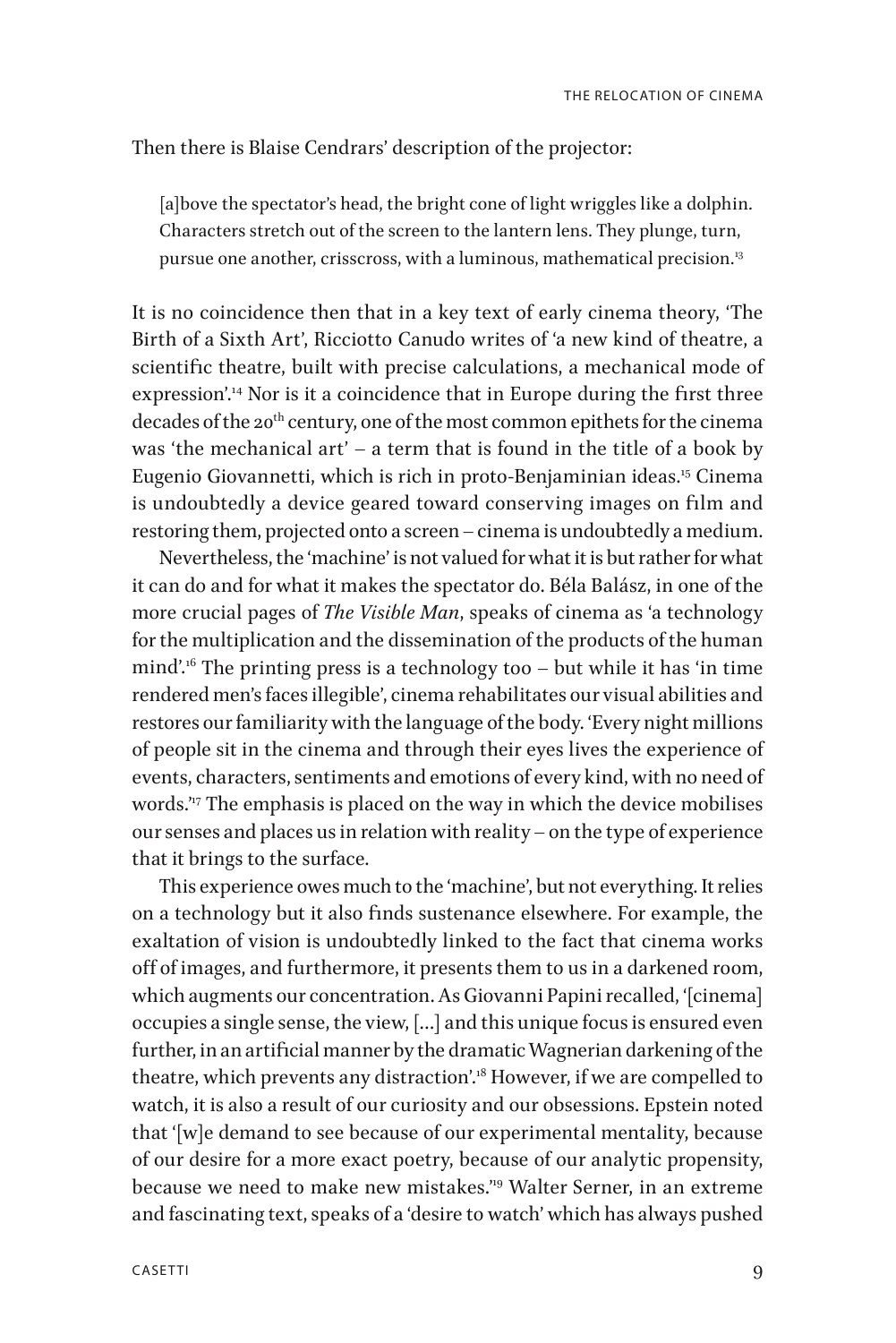humankind to attend the most terrifying spectacles and has kept us from backing away from blood, fire and violence.<sup>20</sup>

The filmic image inspires confidence. It does so because it is a photographic reproduction capable of capturing that which normally escapes us. In speaking about the eye of the movie camera, Epstein noted that 'this eye, remember, sees waves invisible to us, and the screen's creative passion contains what no other has ever had before: its proper share of ultraviolet'.<sup>21</sup> And yet, if spectators trust the filmic image, it is also because it reflects 'the real, only incontestable superiority of man over animals – his ability to arrest life, the triumph over the ephemeral and over death', as Canudo wrote. $22$ 

Cinema also activates our imagination, and it does so because the image on the screen lacks its own physicality. Georg Lukács observed that 'the world of the "cinema" is a life without a background and perspective, without difference of weights and of qualities', and therefore it is open to pure possibility, even when treated as if it were real. $23$  However, the imagination is given free access because cinema possesses a language, elaborated autonomously and through borrowings from other arts, that clears plenty of space for 'fancy', as Victor Freeburg noticed.<sup>24</sup> There is a sensory excitement that holds the spectator in thrall. It is stoked by cinema's capacity to restore and show us the movement and the intimate composition of things. In speaking about the close-up, Epstein confessed: 'I look, I sniff at things, I touch."<sup>25</sup> However, this same excitement is also reflective of the spirit of the times, which causes people to be constantly tense. Karel Teige observed that '[e]ven the calmest among us, the contemporary inhabitants of the electric century, are bombarded daily with a myriad of fierce sensual emotions and frenzied bits of information.'26

Nevertheless, cinema offers us a knowledge of the world. This is because its mechanical eye captures the subtle logic that animates reality in a way that no human eye is able to do. Dziga Vertov praises 'the use of the camera as a kino-eye, more perfect that the human eye, for the exploration of the chaos of visual phenomena that fills the space'.<sup>27</sup> And yet, according to Sergei Eisenstein, the decomposition and re-composition of visible phenomena which form the basis of such knowledge constitute a process that art and literature – as well as ideographic writing – have been practicing for a long time. Cinema brings this process to its climax, but with a long tradition behind it. $28$ 

Finally, cinema makes us feel like members of a community. The sense of belonging that accompanies the watching of a film is born of the possibility of projecting the same film in the same moment in many places.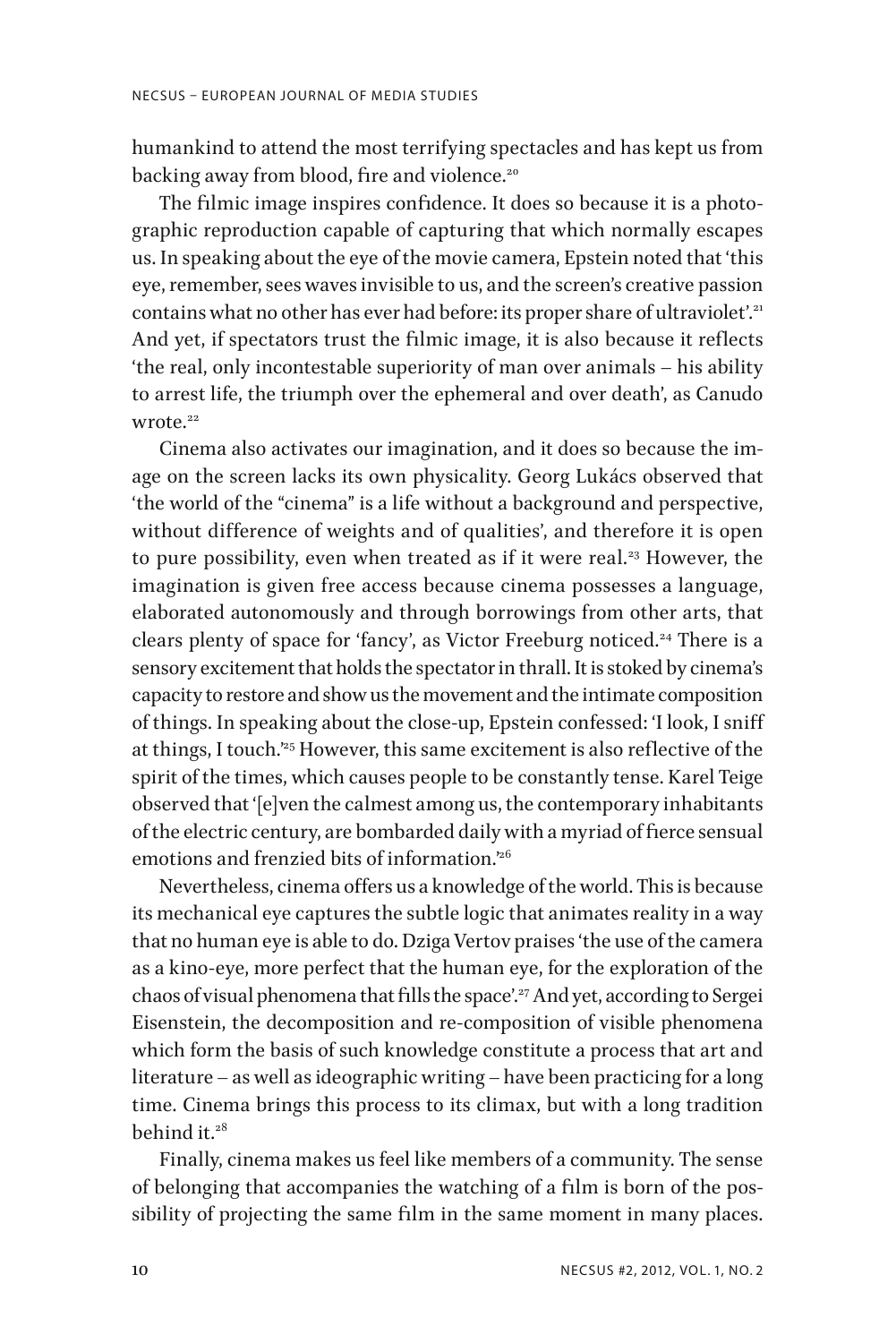As Luis Delluc affirmed, '[t]he semicircle in which the cinema spectators are brought together encompasses the entire world. The most separated and most diverse human beings attend the same film at the same time throughout the hemispheres.'29 However, this sense of belonging is also tied to an ancestral desire to create a state of communion in which to live out collective feelings and values, as Elie Faure imagined;<sup>30</sup> just as it is linked to the capacity of the modern crowd to share interests and foci of attention to the point of forming a true public opinion, as Oscar V. Freeburg reminded us.31

Therefore, cinema is not only a 'machine', it is also an experience in which other factors (cultural, social, aesthetic) play a role. It is one of the technical devices that, between the  $19<sup>th</sup>$  and the  $20<sup>th</sup>$  centuries, changed our way of coping with the world.<sup>32</sup> However, it is also something that goes beyond the presence of a technology and that involves anthropological needs, traditional forms of expression, the trends of the day, as well as the emergence of new languages. It is an apparatus, and yet it puts us in contact with a pristine world, with 'the visible things in the fullness of their primeval force'.33 In other words, cinema is without doubt a medium – but this is not the true mark of its identity. If anything, cinema is a *media*, which is to say, a point of mediation between us and reality, and between us and others. It is the form of this mediation, to which many and different stances contribute, that truly characterises cinema.

The film theory of the first two decades of the  $20^{th}$  century consistently developed this 'experiential' approach. In the 1930s things changed a bit, and the medium took the upper hand. In his influential book, *Film*, Rudolf Arnheim observed that technical limitations, linked to the support and the device, are precisely what push cinema toward its own specific language; it is only taking in account the medium that the best expressive solutions may be found.34 But the 'experiential' approach would remain present, making a deep impression in those same years in the work of Walter Benjamin and Sigfried Kracauer,<sup>35</sup> to then re-emerge with even more strength in successive decades in the writings of André Bazin<sup>36</sup> and Edgar Morin<sup>37</sup> (which, not coincidentally, was based on a retrieval of phenomenology, psychology, and anthropology).

What this approach tells us is that cinematic images on the screen surprise us and take hold of us; they engage our senses, often to the point of pain; they lead us directly to reality, forcing us to see it again and as if for the first time; they simultaneously feed our imagination, opening us up to all possibilities; they request adherence to that which is represented; they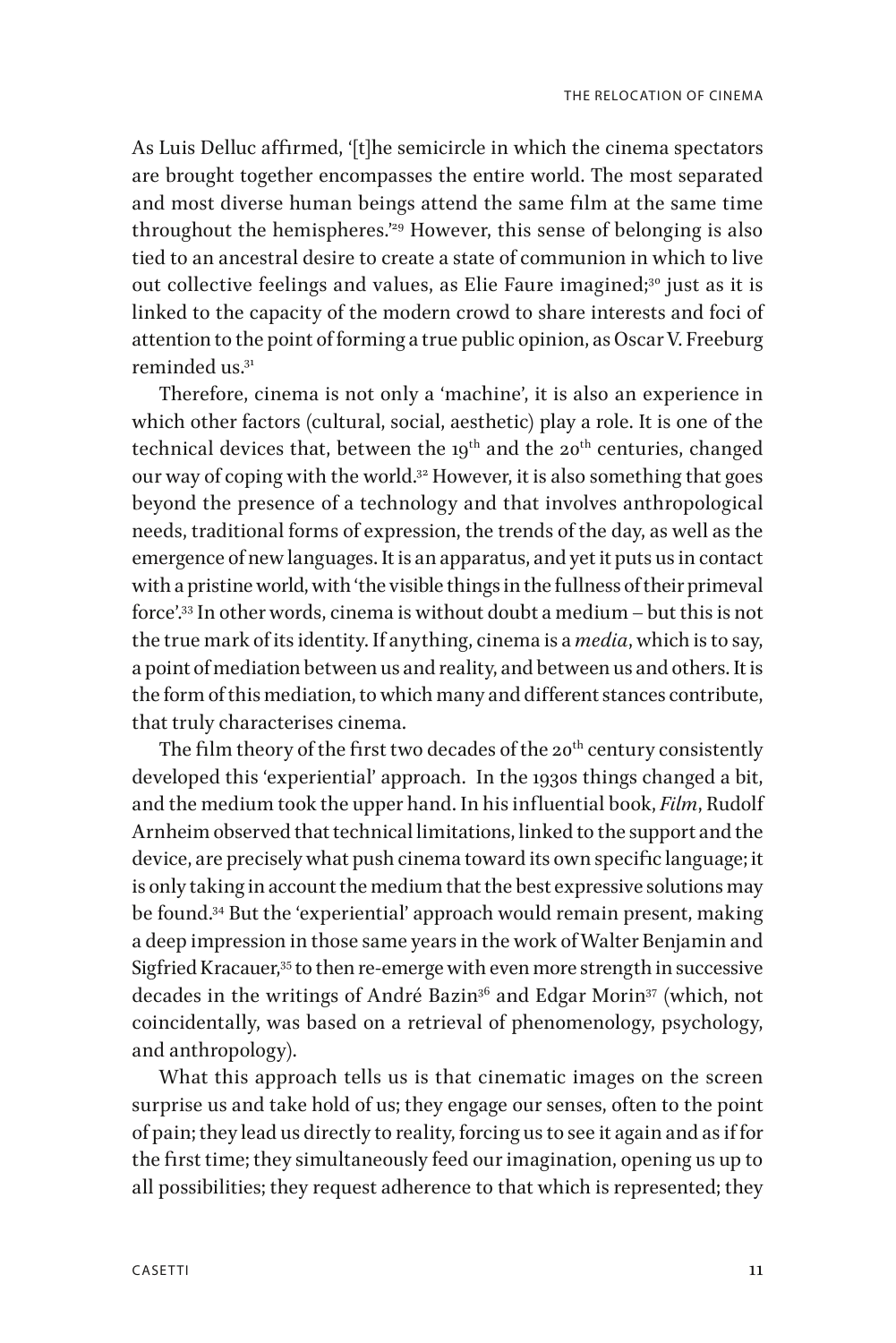provide a knowledge and an awareness; and they make us live in unison with other spectators. If cinema is experience, this is the form that it takes.

## **'The home delivery of Sensory Reality'**

A peculiar trait of this phenomenon is that once it is experienced in a darkened movie theatre, it can also emerge elsewhere, even far from the presence of a screen. In his essay-novel *Shoot* (which later became *Notebooks of Serafino Gubbio, cinematographer*), Luigi Pirandello's protagonist states: 'Already my eyes, and my ears, too, from force of habit, are beginning to see and hear everything in the guise of this rapid, quivering, ticking mechanical reproduction.'38 Referring to the same years in which Pirandello wrote his novel, Jean Paul Sartre recalls in his autobiography the weaving of his childhood with the cinema, and confesses finding the atmosphere of those first movie houses even on the most unexpected occasions:

[w]e had the same mental age: I was seven and knew how to read; it was twelve and did not know how to talk. … I have not forgotten our common childhood: whenever a woman varnishes her nails near me, whenever I inhale a certain smell of disinfectant in the toilet of a provincial hotel, whenever I see the violet bulb on the ceiling of a night-train, my eyes, nostrils, and tongue recapture the lights and odors of those bygone halls.39

In a beautiful essay about climbing Mt. Etna, Epstein recognises something in the spectacle of the volcanic eruption that is typical of cinema: 'To discover unexpectedly, as if for the first time, everything from a divine perspective, with its symbolic profile and vaster sense of analogy, suffused with an aura of personal identity  $-$  that is the great joy of cinema.<sup>40</sup> Epstein also reminds us that the day before, while descending the mirrored staircase of a hotel in Catania, Sicily, he experienced an analogous and opposite impression. His image reflected in a thousand profiles had offered him an unforgiving vision of himself, exactly as happens on the screen, on which we see things without the usual filters: 'The camera lens […] is an eye without prejudice, without morals, exempt from influences. It sees features in face and human movements that we, burdened with sympathies and antipathies, habits and thoughts, don't know how to see.<sup>41</sup>

Finally, Michel de Certeau, years later, when the status of cinema was already changing, observed that watching a Jacques Tati film enables us to see Paris with different eyes, as if the city continued to live on a screen: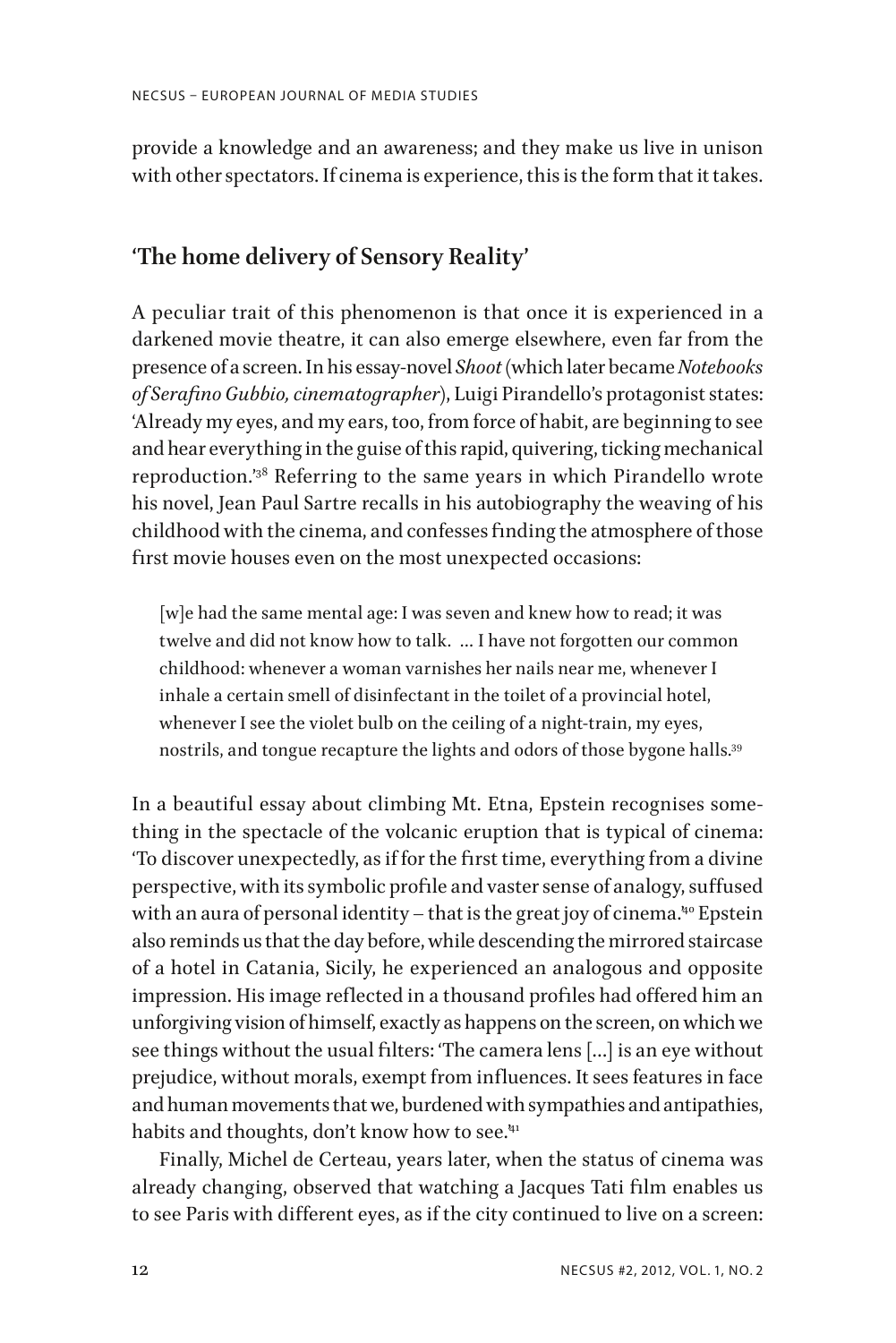[s]o, leaving the film theater, the spectator notices the humor of the streets, as if she shared Tati's gaze. Film made possible a humorous vision that could not have been elicited without it. The same goes for the reading of a poem, meeting somebody, the effervescence of a group. If the register of perception and comprehension changes, it is precisely because the event has made possible, and in a certain sense made real – it has permitted – this other kind of relation with the world.<sup>42</sup>

Let us try to better frame this capacity of the filmic experience to be reborn elsewhere, even far from the darkened theater, and let us do so through another text from the 1920s, which touches upon media more generally. Paul Valéry advances a powerful observation (which, not coincidentally, Benjamin quoted in the epigraph to the third version of his 'The Work of Art in the Age of Mechanical Reproduction') in writing about music and the gramophone.43 Through the means of reproduction and transmission, 'it will be possible to send anywhere or to re-create anywhere a system of sensations, or more precisely a system of stimuli, provoked by some object or event in any given place'.44 This means that we would be able to relive, elsewhere, emotions that seem confined to a particular terrain – including emotions apparently linked to specific fields, like music or literature, etc.

Works of art will acquire a kind of ubiquity. We shall only have to summon them and there they will be, either in their actuality or restored from the past. They will not merely exist in themselves but will exist wherever someone with a certain apparatus happens to be.<sup>45</sup>

The result would be a system that allows for the reactivation, on command, of all possible kinds of experience. 'Just as water, gas, and electricity are brought into our houses from far off to satisfy our needs in response to a minimal effort, so we shall be supplied with visual or auditory images, which will appear and disappear at a simple movement of the hand, hardly more than a sign.<sup>46</sup> And in this way there would be born 'a company engaged in the home delivery of Sensory Reality'.<sup>47</sup>

Valéry offers us an important compliment to the observation that the filmic experience can be reborn far from the movie theater. It is possible to re-purpose all experiences in new environments. The specificity of a medium, qua system of transport, lies in its ability to move these experiences freely. If necessary, a medium may also lift them from another medium (as does the gramophone, when it steals a sound from a musical instrument). This means that the typical range of action of a media (in Valéry's case,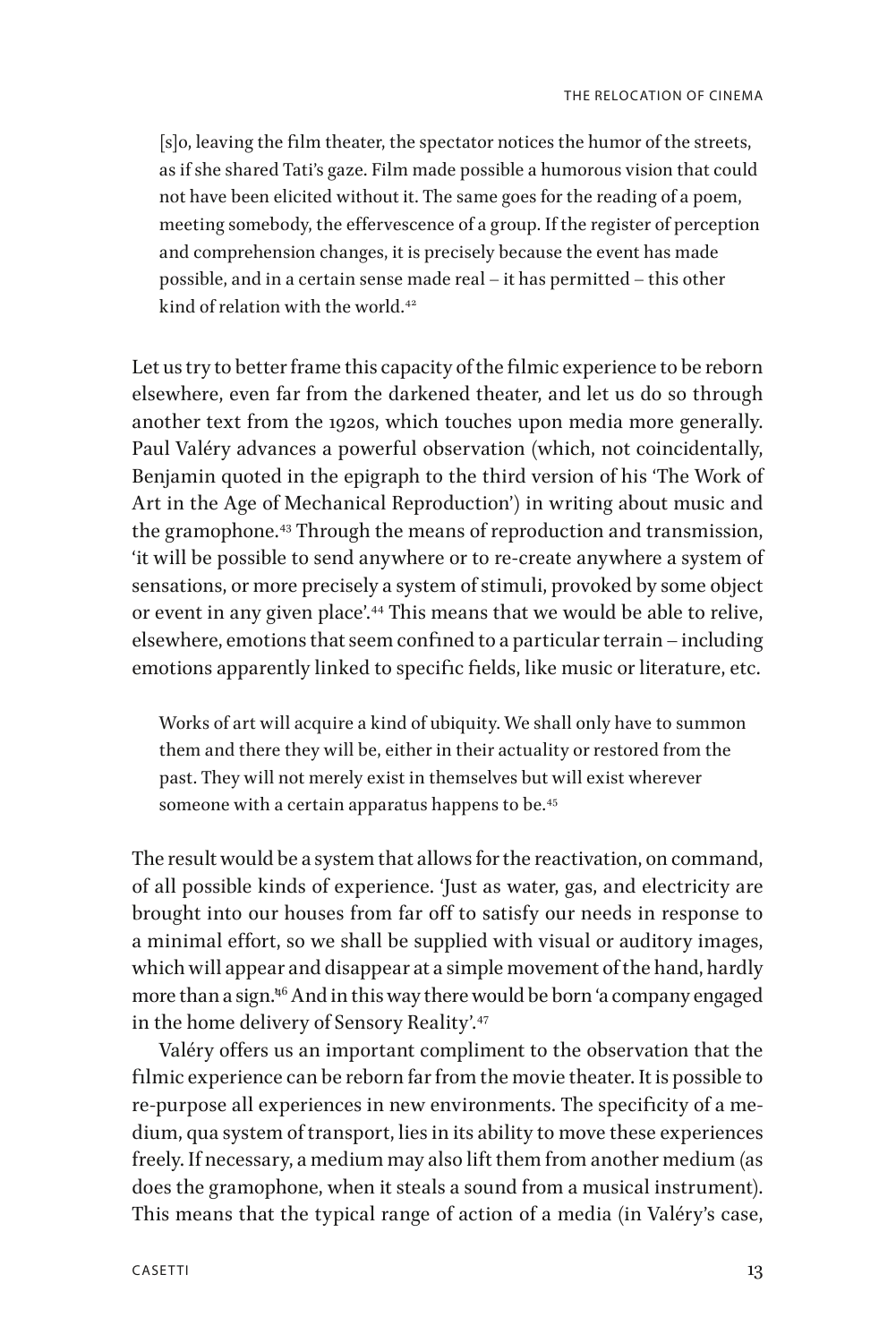music) can be further extended. Media can find other instruments, another medium, in order to venture beyond their own borders. The new medium does not represent a betrayal, but rather an opportunity: it gives the media the chance to survive elsewhere.

Cinema possessed all the prerequisites for following this same route. It was ready to transplant, within new contexts, the 'system of sensations' that distinguishes it. The problem is that when Valéry was writing, there did not yet exist another medium capable of physically transporting images outside the darkened theater. There were portable projectors – in schools, in the squares of little rural villages, even on planes – but nothing capable of going beyond the projector, like the gramophone did with the orchestra and radio with gramophone. Cinema could live again in countless other situations (just as it causes us to relive emotions experienced in life, but in a distilled and exasperated form). Indeed, it seemed that cinema itself wanted to do so, but was simply waiting for the means to do it completely.

The means would arrive later – when the great theories of the two first decades of the century had become a memory for many, and when 'classic' cinema had finished its grand parabola. This moment would coincide with the arrival of television, VHS, DVD, the personal computer, the tablet, home theaters, etc. It is a moment that the aptly-titled volume *Expanded Cinema*<sup>48</sup> would attempt to grasp and anticipate in part in the early 1970s. We now find ourselves living in this moment.

#### **The relocation of cinema**

Let us return to our original description of the increasing presence of cinema in our daily lives, often far from its traditional support and apparatus. I would like to use the term *relocation* to refer to the process in which a media experience is reactivated and re-purposed elsewhere in respect to the place it was formed, with alternate devices and in new environments. Newspapers: no longer necessarily made of paper, I am now able to peruse their pages on the screen of my iPad – but even from this new site, it continues to allow me to experience the world as an infinite suite of news. Radio: no longer a domestic appliance or transistor-powered device but rather an extension of my television or tablet, and yet it continues to supply the soundtrack of my life. Cinema: no longer limited to a darkened theater dependent on rolls of film stock running through a projector, but now available on public screens, at home, on my cellphone and computer, and still ready, in these new environments and with these new devices, to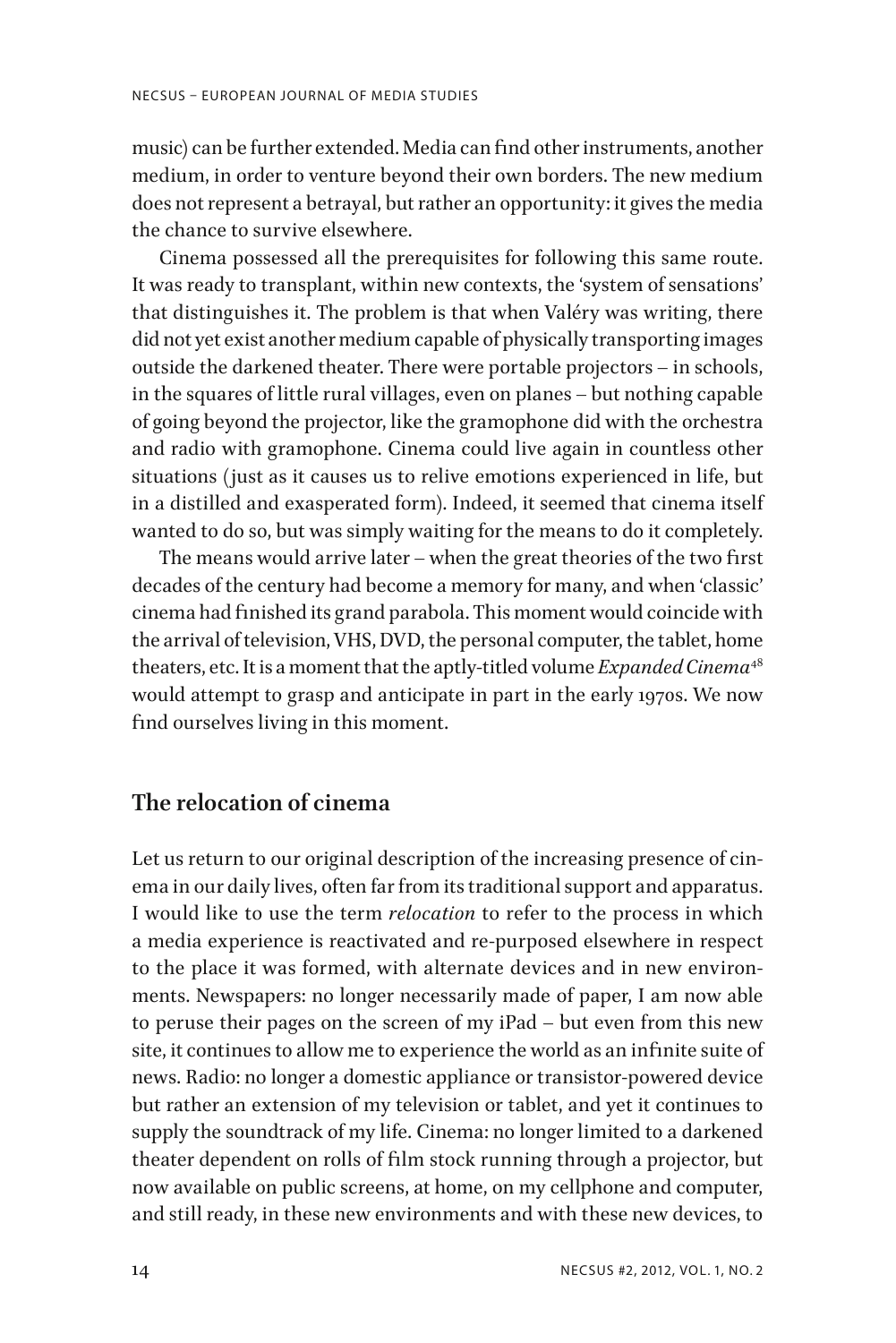offer excitement of perception, a sense of proximity to the real, access to fantasy, and investment in that which is represented.

In all these cases the 'system of sensations' that traditionally accompanies a media finds a fresh outlet. Thanks to a new medium an experience is reborn elsewhere, and the life of a media continues. It is in this way that we can think of 'being at the cinema' and 'watching a film' even in front of a digital screen.<sup>49</sup> The idea of relocation tends to stretch beyond that which Bolter and Grusin call *remediation*. Remediation is the process through which 'one medium is itself incorporated or represented in another medium'.50 It is a strategy advanced with particular regard to electronic media, and it can lead either to a re-absorption of the old medium within the new one (Bolter and Grusin mention the digitised family photo album on the PC, as well as some video games that conserve the characteristics and structures of the films on which they are based) or a remodeling of the old medium by the new one (here the example is the shift from a rock concert to a CD-rom). In the remediation what matters is the presence of a device and the possibility of refiguring it. Instead, relocation involves other aspects which, in my opinion, are more decisive.

Relocation emphasises the role of experience. A given media is defined by a specific type of watching, listening, attention, and sensibility. Therefore, it is not the permanence of its physical aspect but rather the permanence of its way of seeing, hearing, and sensing that assures its continuity. A media survives as long as the form of experience that characterises it survives. Also, relocation emphasises the role of the surrounding environment. A given media is also defined by the situation in which it operates or which it creates – an experience is always grounded. Therefore, it is not the mere re-appearance of a device that counts but rather the manner in which it literally takes place in the world. The concept of relocation makes clear that, before all, the migration of a media outside its prior terrain involves a type of experience and a physical or technological space.

This attention to the displacement of an experience as opposed to the simple replication of a device leads us to confront two other problematic issues. The first is the relation between *flows* and *locality* that Arjun Appadurai references in his book *Modernity at Large*. 51 What characterises our era is the presence of a series of 'cascades' that profoundly redesign the surrounding landscape: goods, money, people, ideas, and media are redistributed and rearranged continuously within variable circuits. Their stop-off in a certain place not only involves new equilibria, it also tends to literally create new localities (it establishes sites, just as temples and cities were once founded) within which we can even relocate the trace of a history.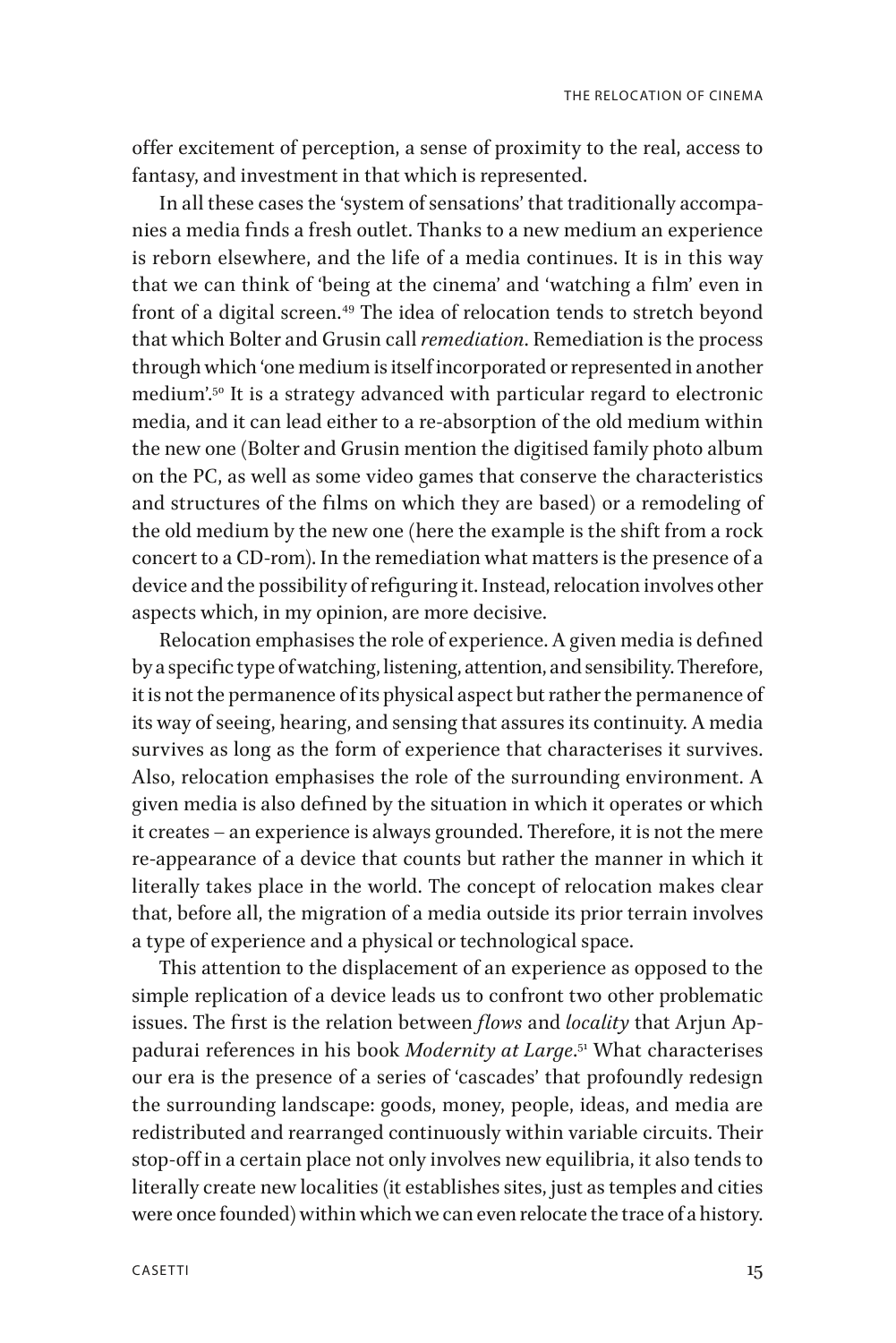The second problem is described by Gilles Deleuze and Felix Guattari with the terms *deterritorialization* and *reterritorialization*. 52 Capital, modes of production, power, institutions, etc. often break away from a structured system, wander through a no-man's land, and then perhaps take root in a new territory. In this movement, what counts is a twofold process: the liberation from a bond, the untying of these entities from that which anchors them; and, the form that the landscape assumes thanks to these migrations (the environment of arrival is not necessarily as organised as the point of departure, but rather tends to assume a rhizomic form). The reference is obviously to the dynamic of drives: libidinal charges can be bound or freed and they can configure systems that are either more compact or more labile. *Deterritorialization* and *reterritorialization* therefore obey a psychic model.

These two references are useful for better understanding the logic of relocation. Appadurai helps us see how relocation participates in a larger process, which sees the world becoming ever more mobile and ever more labile. Within this process, a media will always have the possibility of finding a new place in a new environment – it will always take part in a new 'scape'. As for Deleuze and Guattari, they suggest that every transfer occurs not only for purely functional reasons but also brings drives and connections into play. A media may also be pushed into movement by a desire, and it is in relation to this desire that it either remains nomadic or allows itself to be trapped in a place. In other words, through the work of these scholars, we come to understand that relocation implies a question of place and a set of drives. From this perspective, returning to cinema, we could say that it is a house (as Siegfried Kracauer claimed<sup>53</sup>) in addition to a pleasure palace (as Laura Mulvey understood so well<sup>54</sup>). Relocation leads us to examine what types of domains are currently in play.

Naturally, behind the notion of relocation we find many of the issues that Benjamin began to focus on in his discussion of the concept of reproduction55 – we only have to leave the door open to not simply the loss of aura, but also its possible re-conquest. Just as we also find the processes of convergence that are redesigning and redefining the media landscape,<sup>56</sup> we only need to think of them not simply as industrial processes but as mechanisms that create new assemblages and put new desires into play. In the following sections I will explore the notion of relocation in its implications and consequences, starting from the theme that it evokes more than any other and which must be untangled first.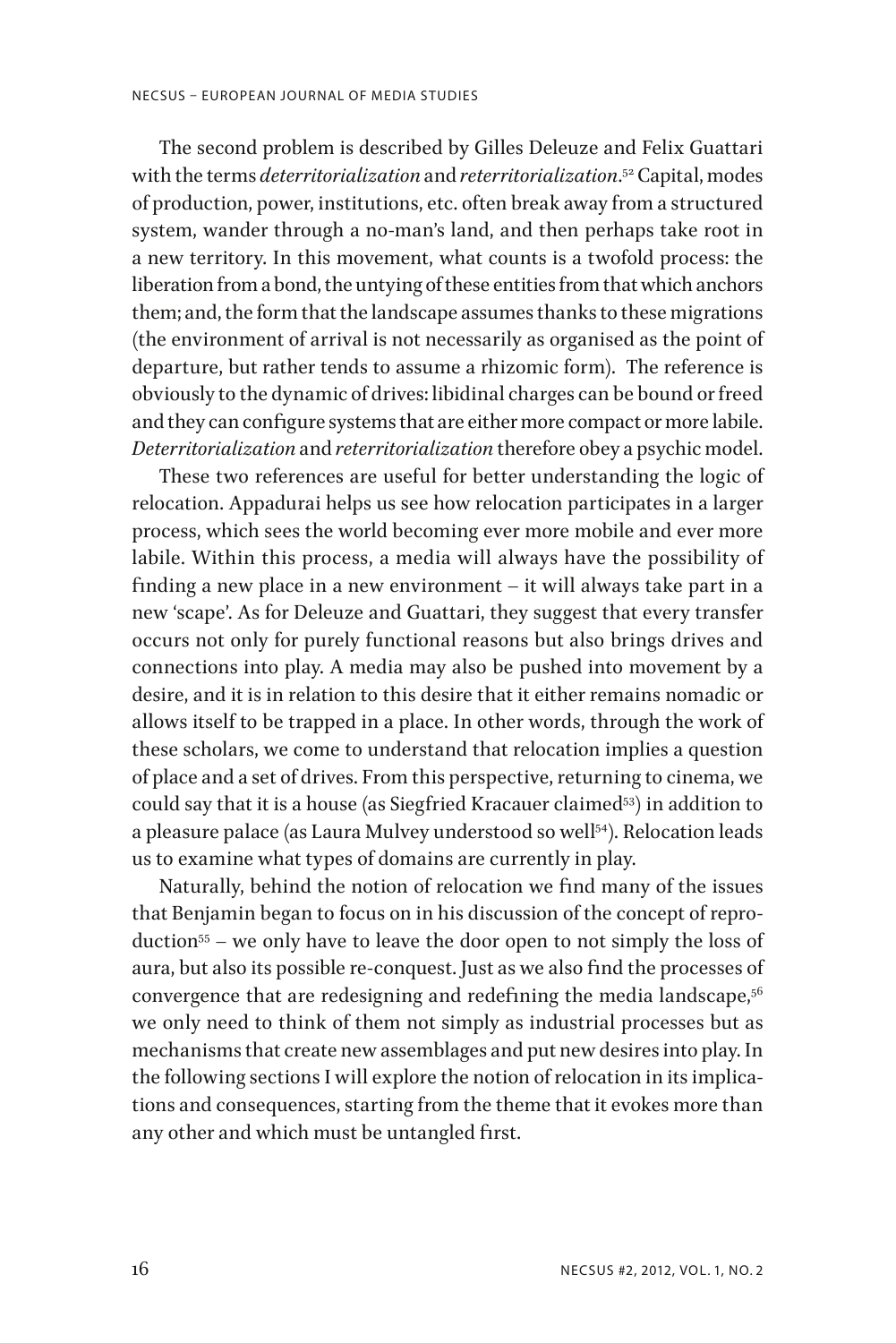### **Almost**

Relocation acts such that an experience is reborn almost the same as it was. The 'almost' here can mean 'not at all'. Continuing with cinema, in its migration, it encounters new types of screens, starting with the four that now dominate the landscape: digital television, computer/tablet, cell phone displays, and media-façades. These screens offer visual conditions that are quite different from those of the traditional movie screen. For instance, the screens on mobile devices do not offer any sense of isolation from the surrounding environment, so that one easily loses concentration on what is being shown. There is also the size of the images, which in some cases (such as on smart phones or tablets) renders their spectacular nature hard to appreciate.

On computer and smartphone displays, the icons work as instructions more than as depictions of a reality. Many of these screens host a plethora of products (from films to commercials and documentaries to music videos), creating an effect of superimposition which makes it difficult to isolate any strictly cinematographic properties. The ways of seeing carry their traces. Spectators activate a multitasking form of attention, which leads them to follow more than one object simultaneously; they skip over the details in an attempt to grasp the complex whole; they abandon themselves to the flow, not demanding to isolate singular elements; and finally, they assume a more active role, switching between these various conditions. Spectators do the same when they watch a film: they adapt tactics learned from television, the computer, the cell phone, and social networks. In this case, what they live is an *experience of cinema-beyond-cinema*.

But there is also another outcome that I would like to take into consideration here. Despite these new inflections, vision often remains 'cinematographic'. It triggers what we may call a *back-to-the-cinema experience*. Indeed, these same spectators succeed in isolating themselves in an environment, in recuperating the magnificence of images, in concentrating on a story, and in enjoying the reality that reappears on the screen. They accomplish this because the context in which they move does not constitute a pre-defined and rigid structure that unilaterally determines the spectators; rather, they are an 'assemblage' of heterogeneous and flexible components of which the spectators are also part, and in which they play a role. Consequently, differences can be set aside in favour of elements that are closer to a traditional sphere. Cinema returns to being cinema. This move sometimes also applies to something that is not cinema but perhaps would like to be: spectators can adopt the same attitude toward sports or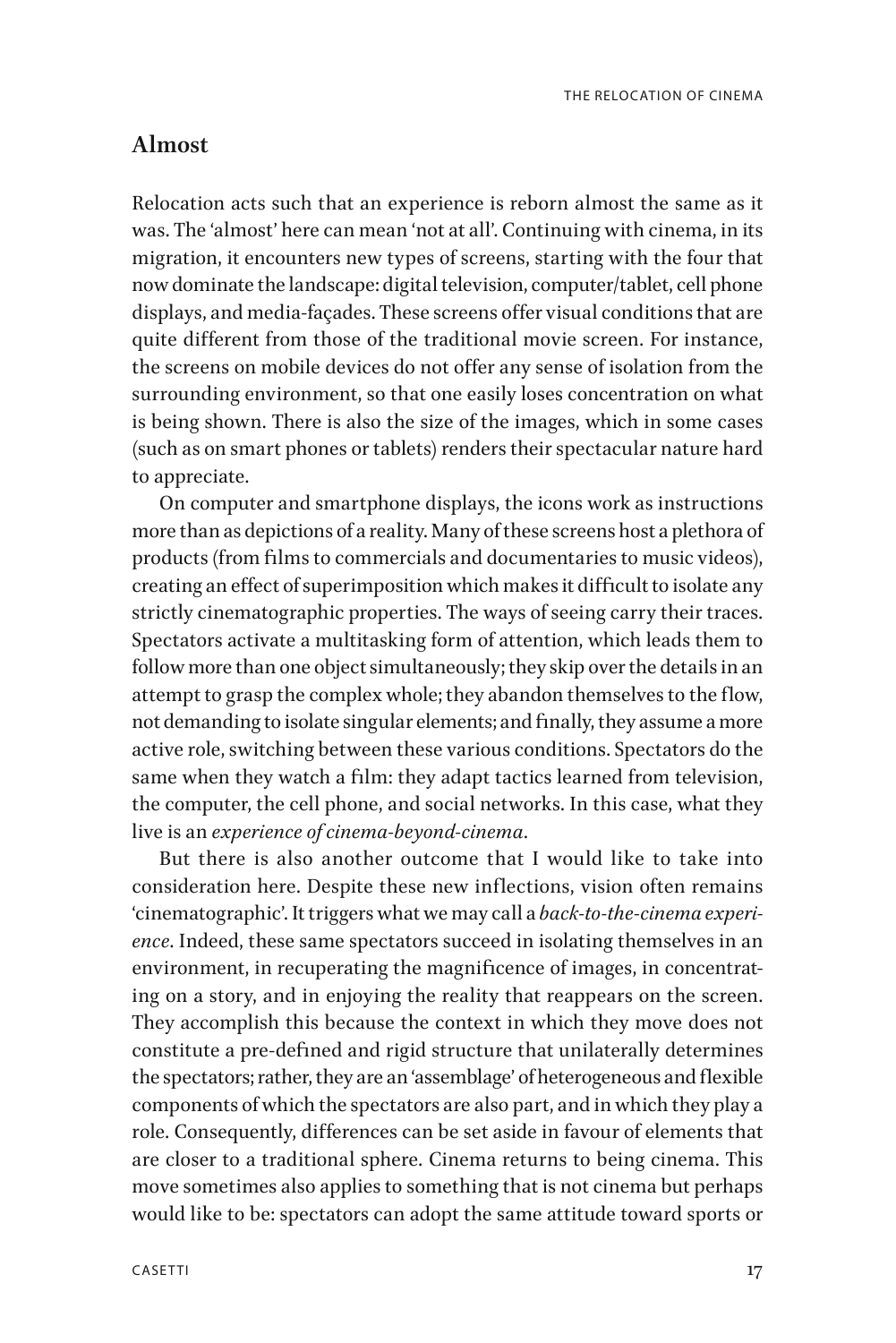video games, based on the fact that also in sports and in video games, just as in a film, the world is rendered into a high-intensity story and spectacle.

So 'almost' can mean 'not at all', but it can also mean 'nearly completely'. The problem is that, in the relocated experience, what counts are not so much its *material conditions* as its *form*. Material conditions make themselves felt; they constitute the concrete terrain on which the experience gains its footing, and they are what give a form its thickness. However, insofar as the elements at play compose an 'assemblage' (and therefore an open and multi-faceted whole), what makes itself felt above all is the *configuration* of the components at the moment in which we experience them. It is this configuration that tells us what this complex whole is or can be, or in which direction it operates or can operate. Also, it is this configuration that makes the situation appear cinematographic, and allows us to live it cinematographically.

Compared with a model, the situation is intrinsically imperfect, as every individual is with respect to its type. Moreover, it is distorted due to the presence of components tied to contingence and chance. The very fact that this configuration can be traced pushes any imperfections and deformations into the background and helps the nucleus of what we are living to emerge. This is how the 'what' and the 'how' of the situation in which we are immersed emerges; this is how its principle of intelligibility and its nature surface.

'Almost' means that necessary elements are present even if the details are not.

## **The idea of cinema**

The traits that define the form of our experience of cinema are those that we have found cited in the early theories of cinema: a relationship with images in movement, mechanically reproduced and projected onto a screen; a sensory intensity, tied most closely with the visual; a constriction of distance with the world; the opening up of a fantastical universe which is just as concrete as the real one; and finally, the sense of collective participation. These are the characteristics that allow other situations to appear or to be understood as cinematographic. However, these traits do not come to light only in theory – we extract them from our habits.

Film theatres still exist and we continue to attend the cinema; every time we do, we experience the same cardinal elements and engage in the same behaviors. In essence, we can count on a consolidated experience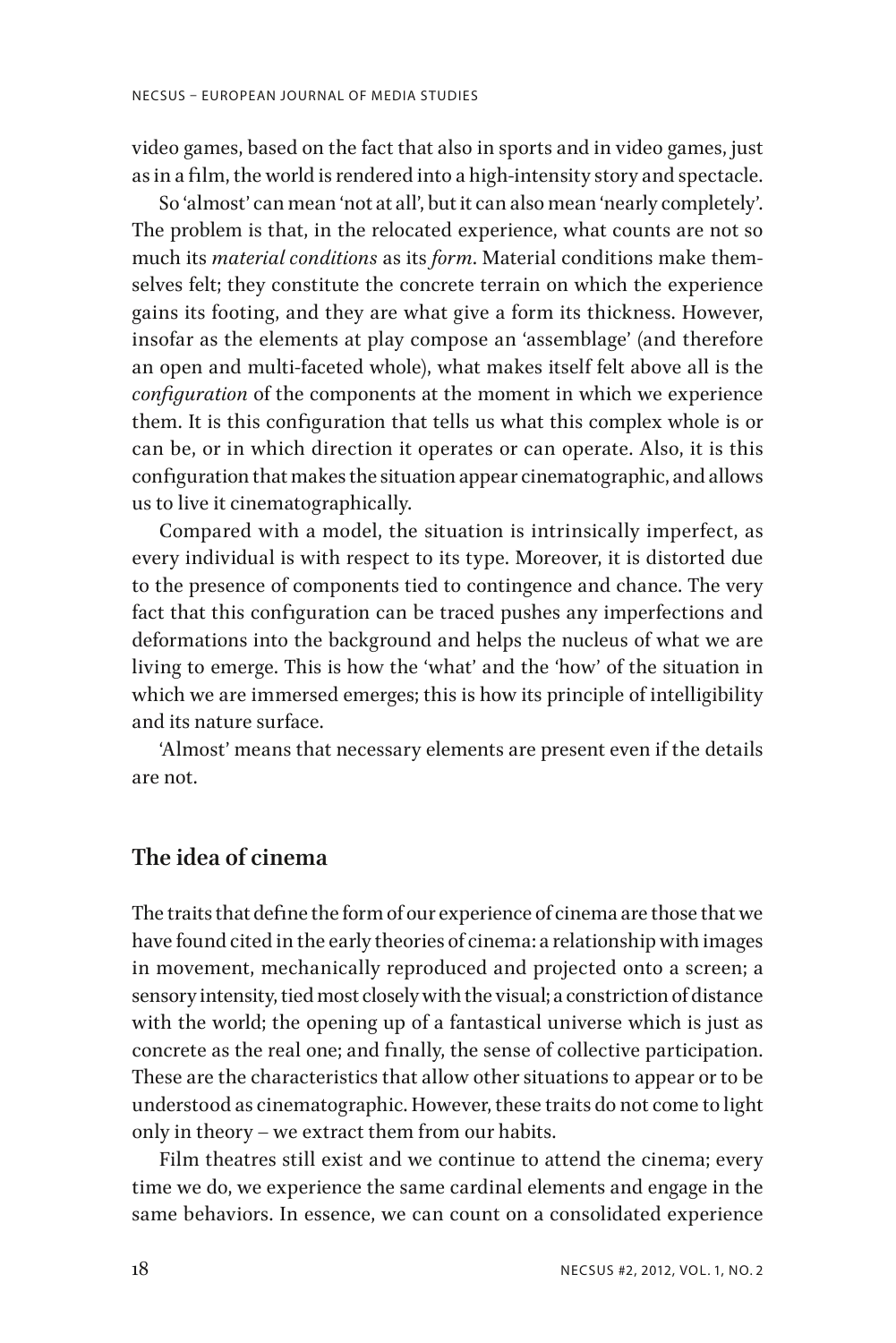that at every step confirms what cinema gives us and what it asks of us. Serafino Gubbio suffers from this consolidated experience; after experiencing cinema, he finds it everywhere.

There is also our memory as spectators.<sup>57</sup> We remember what cinema was and we use our idea of it in order to test the experience we are currently living. Memory of cinema is a question of generation; it could dissolve in the near future. While fragile, memory is and will be the spring of a desire to retrieve the past. As we read earlier, Sartre offered us an excellent example of how a certain *cinematographicity* may be found even while on a train trip, thanks to the presence of lived moments and nostalgia for them.

Additionally, the work of the imagination comes into play. In front of an unforeseen situation (for instance a screen, the nature of which we do not immediately grasp, displaying images in motion), we hypothesise that it has something to do with cinema and we try to interpret it in this key. In this case the qualifying traits take the form of a conjecture. Epstein, quite radically, attempts this step while standing before an unsettling spectacle on the summit of Mt. Etna – this, after having done the same the day before in another surprising context: a mirrored staircase.

A habit, a memory, an imagination – the traits that qualify the experience of cinema also emerge in these situations. I must add that they are not a pre-established and stable 'canon'. They began to spring up in the very moment that cinema appeared; they floated to the surface as cinema has advanced along its own development; they have re-adjusted and re-defined themselves according to the paths the cinema has embarked upon; they have become an individual and a collective patrimony; they have materialised to the point of becoming a reality in themselves; and today, they project themselves onto new situations while at the same time entering deeply into them in order to evidence a continuity with precedents (still constituting, as we will see, an open and flexible whole).

These traits define the *form of an experience*, which is to say, its components and foundational structure; they exist independent of single occurrences and also, they form part of the composition of these occurrences. More than applying to a given situation, they belong to it.<sup>58</sup> In any case, these traits define the experience that we live as well as defining that which allows us to recognise the experience for what it is every time that it shows up, even in less canonical forms. They signal an essence and function as a scheme of reference.

We can also say that these traits offer us a real *idea of cinema*. 59 They tell us what cinema has been along the arc of its development, where to find it, and even what it is becoming.<sup>60</sup> (I ought to write 'ideas' in plural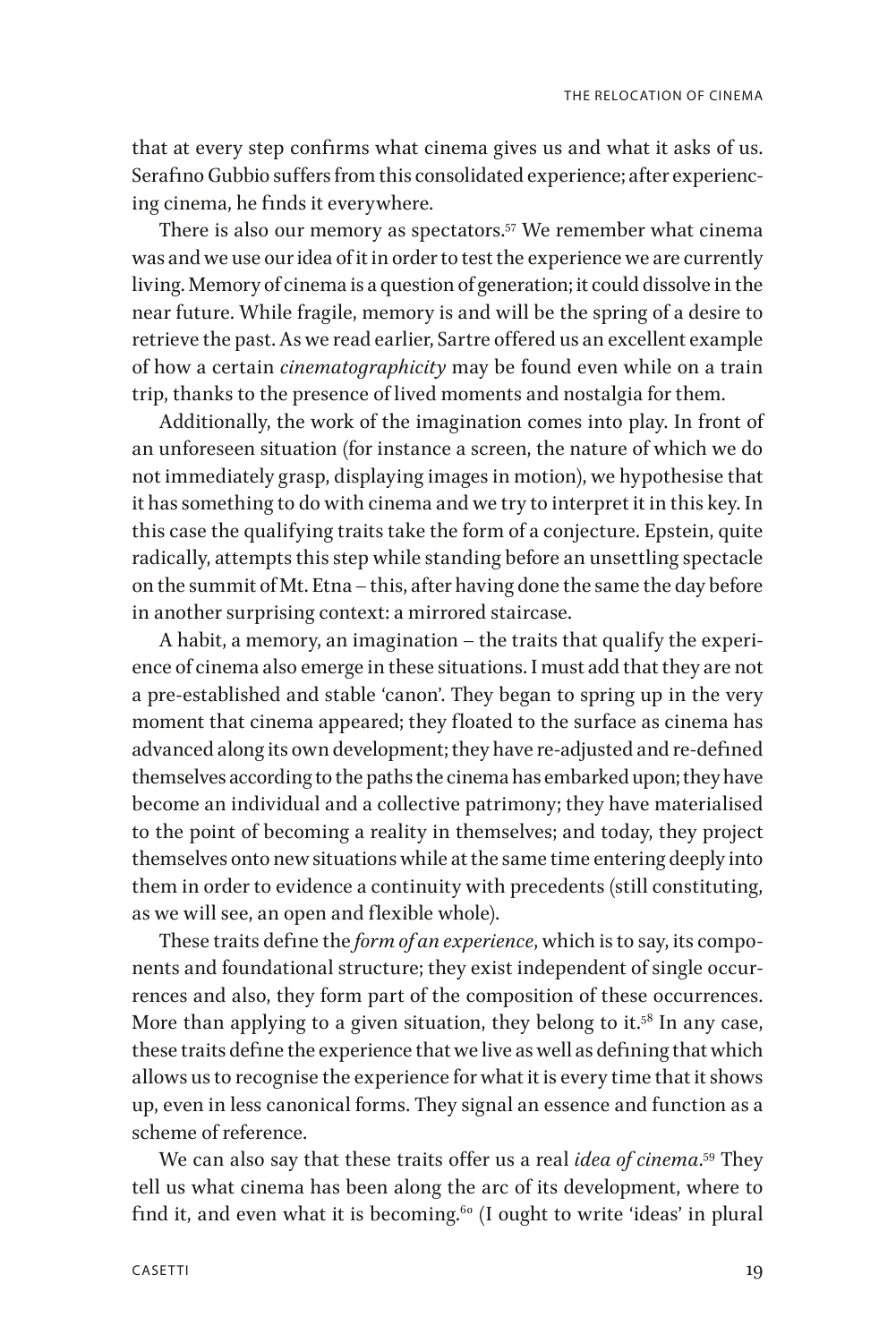because of the variety of experiences that cinema elicited. Nevertheless, I use the singular to underline the core of this variety, the common ground of different experiences.)

To have *an idea of cinema* is fundamental. Thanks to it, we return to that which we are living and we understand what it is. In other words, it tells us that we are experiencing something and what it is that we are experiencing; it allows our experience to reflexively acquire self-consciousness. Every experience, in order to really be one, must align excitement and knowledge, astonishment and recognition. It is an experience not only because it surprises us and takes hold of us, but also because it makes us understand that it is an experience and a particular type of experience. Of course, this circuit is often interrupted, and we often experience things unconscious of experiencing them. We are often like the soldiers that Benjamin wrote about, who returned mute from the front, incapable of communicating what they had seen, victims of a shock that made them lose the meaning of their existence.<sup>61</sup> Inexperience is always waiting in ambush, even (and especially) in more intense situations. The presence of an idea triggers this situation; it reunites a sensory richness with a path of re-elaboration, an *Erlebnis* with an *Erfahrung*.

More precisely, this self-reflexive moment implies two joint aspects. First of all, thanks to an idea of cinema, we grasp the nature and the role of the elements we are dealing with; we recognise them for what they are, however they present themselves. In this respect, an idea of cinema is like a compass that, even in the most complex situations, helps us find the cardinal directions we need in order to orient ourselves. It is no accident that it emerges particularly in film theory, for it is theory that restores cinema's aggregate of coordinates.<sup>62</sup> Balász understood this well. He wrote that theory 'is the road map for those who roam among the arts, showing them pathways and opportunities'. $63$ 

Beyond identifying the components of the situation, the *idea of cinema* also establishes the identity of the situation we are dealing with. It specifies the terrain within which we are moving; it confirms the fact that we are living a cinematographic experience. The idea of cinema allows the situation to be subsumed into a general category; or, put another way, it assigns to it the label that defines its nature. In essence, it not only tells us 'we understand that this is cinema', it also says 'this should be understood as cinema'. It gives a name and body to a reality, and therefore, it allows us to take it for what it is.<sup>64</sup>

It is no accident that André Gaudreault, in re-tracing the process that led to the birth of cinema, attributes more importance to the moment in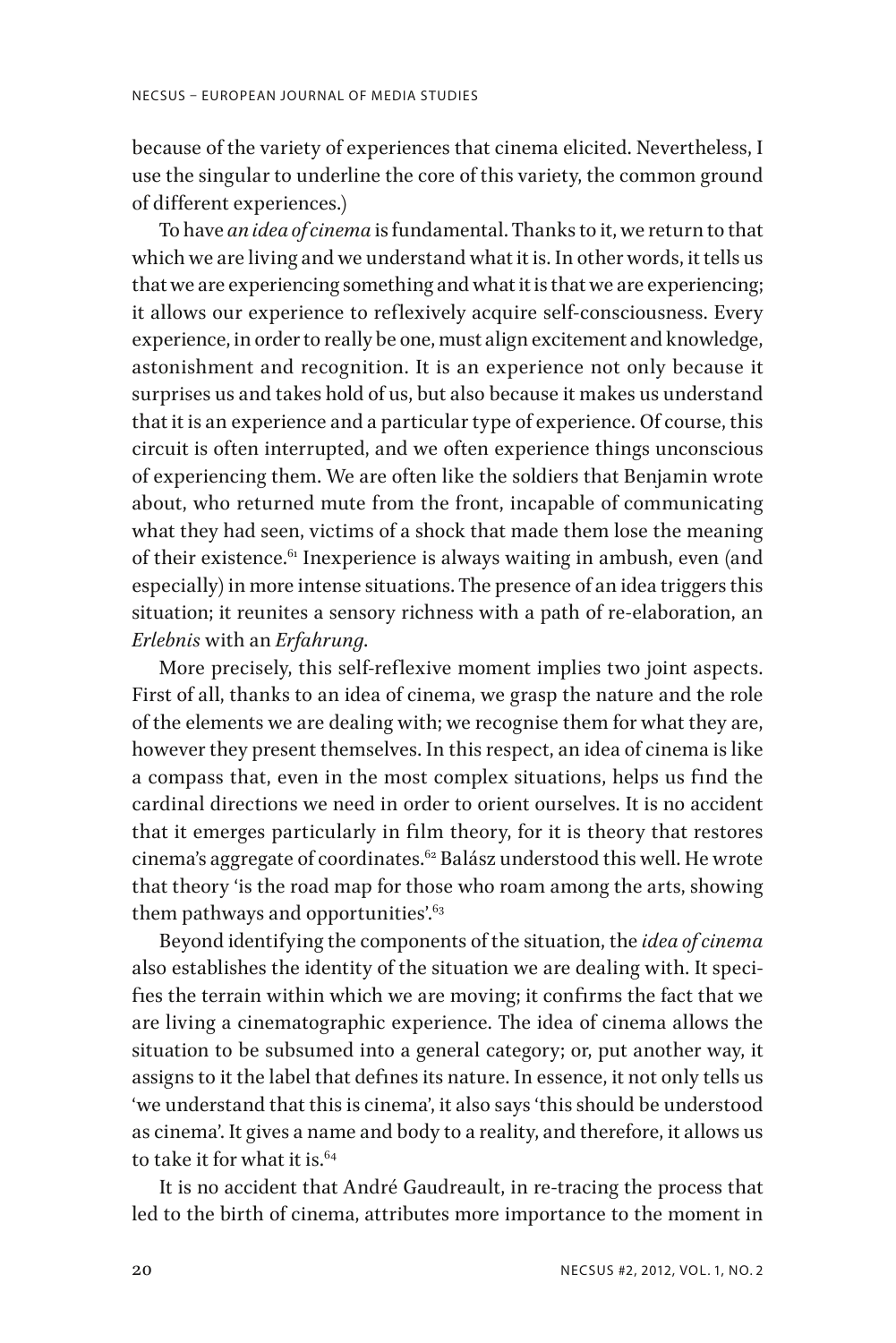which the *idea of cinema* emerged than to the introduction of the technology of cinema. The appearance of a technology simply opens the path to a series of possibilities. After this initial appearance there must follow a phase in which procedures are established, possibilities are channeled, and practices are made recurrent. This is the moment in which *automatism*, to use Stanley Cavell's term, comes into play, and in which the medium assumes the purpose and rules that distinguish its functioning. It is only in a final phase that the media (and not simply the medium) is constituted as such: there is a recognition of the *personality* that cinema has assumed and an awareness of its *potential* as a form of expression.<sup>65</sup>

It is in this final phase that cinema acquires a collectively perceived identity and is transformed into an institution. Gaudreault writes of a 'second birth'. I would like to suggest that it is more accurately a 'baptism', thanks to which something that exists in a vague form acquires a name, and therefore becomes what it is. The *idea of cinema* allows for this baptism – the media blossoms into full life, it *becomes* cinema.

### **The reinvention of history**

Let us return for a moment to our point of departure. What happens when this *idea of cinema* is applied to borderline situations, as those that are born of relocation often are? What happens when it is measured against an *almost* that wants to seem like a *nearly completely*, even though it tends to be a *not at all*?

The *idea* attaches these situations to cinema. It helps us to see what these situations contain that can be placed within a traditional context (identification) and at the same time, it affirms their belonging to a precise dimension (legitimisation). It is thanks to this double feat that we can solve spurious situations such as many of those created by the relocation of cinema, and we can recognise as cinematographic experiences such as watching a film at home, on a journey, in a waiting room, on a DVD player or on a computer, and chatting about what we are watching on a social network, after having downloaded it from the internet, perhaps in fragments or in the form of those audio-visual products (videos more than films) that we find on YouTube.

This operation comes at a cost that cannot be ignored. In order to place these situations within the sphere of our *idea of cinema* – in order to bring out the form of the cinematic experience in these phenomena – we are compelled to force the schema and ignore certain elements. We take these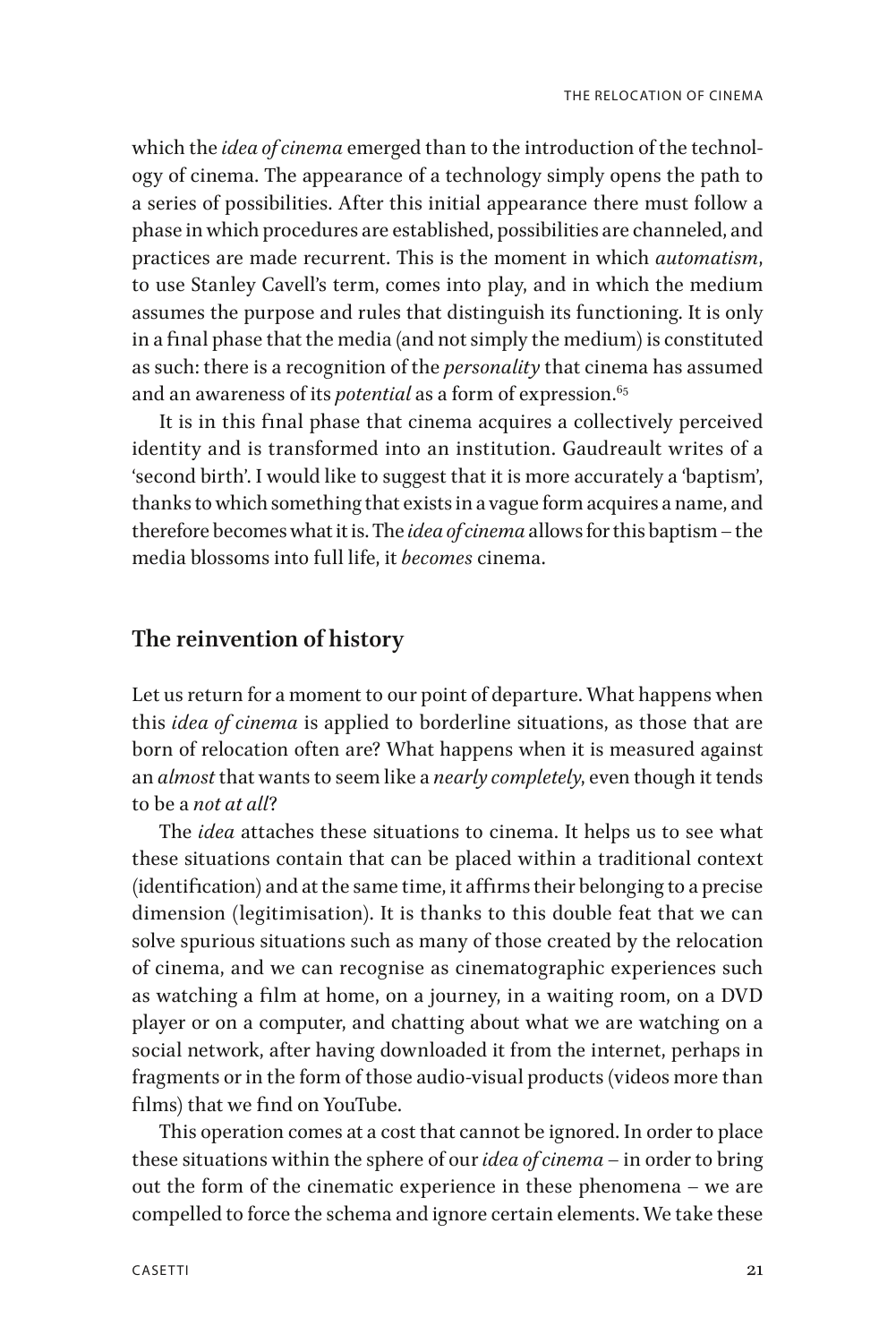situations, these experiences, and we minimise the distortions in favor of the canonical. We set aside the fact that we are not in a movie theater, that perhaps we are not seated, that we may be surrounded by a distracting environment, that the screen is fluorescent instead of reflective, that the duration of the film is not the traditional one, perhaps even that what we are viewing may not actually be a film; instead, we accentuate the fact that, as before, we are viewing mechanically-reproduced images, that our senses have become attuned, that we are measuring ourselves against reality, that we are calling to account a concretised fantasy, etc. We remain attached to the *idea* and to the *form*. We manipulate a bit that which we have in front of us in order to render it more compatible. We say, or we think: 'It is cinema after all, even it if it does not seem so.'

However, in the name of compatibility, we also slightly manipulate the *idea* and the *form*. We force it into relation with the situation in which we find ourselves, so that the situation does not seem overly-modified. We end up blurring out some aspects of our mental model and highlighting something else. In short, we construct a somewhat *ad hoc* model.

In particular, we work on the terrain on which the *idea* and the *form* were manifested. We look back at the past (or at least at tradition) and we attribute the traits we need to face the present. In other words, we rewrite the history of cinema – not in the sense that we falsify the data, we simply *rearticulate* it. We redistribute its internal weights, reformulate the relations between its various components, re-define its essential junctions. We reorganise it such that it continues to be the birthplace of the *idea* and the *form* of cinema, which we are now using in order to continue labeling as 'cinematographic' the situations we are now encountering. Only in this way are we able to connect past and present without closing the former within a now distant niche and leaving the latter in vagueness. We alter the terrain a bit, but we construct a bridge that allows us to recognise the shore on which we have landed.

When I say 'we', I not only intend to mean the spectator but also the scholar, the critic, and even the industry itself (which perhaps has the most at stake in assuring that the media-cinema survives its change of medium). I am thinking of the technology suppliers for home theaters that insist on the possibility of matching the quality of image and sound found in the movie theater, while not mentioning the social aspect of the movie theater. On a historical level, these suppliers highlight one aspect but blur out another, so that the model of the experience attainable at home appears aligned with a long-standing canon.<sup>66</sup>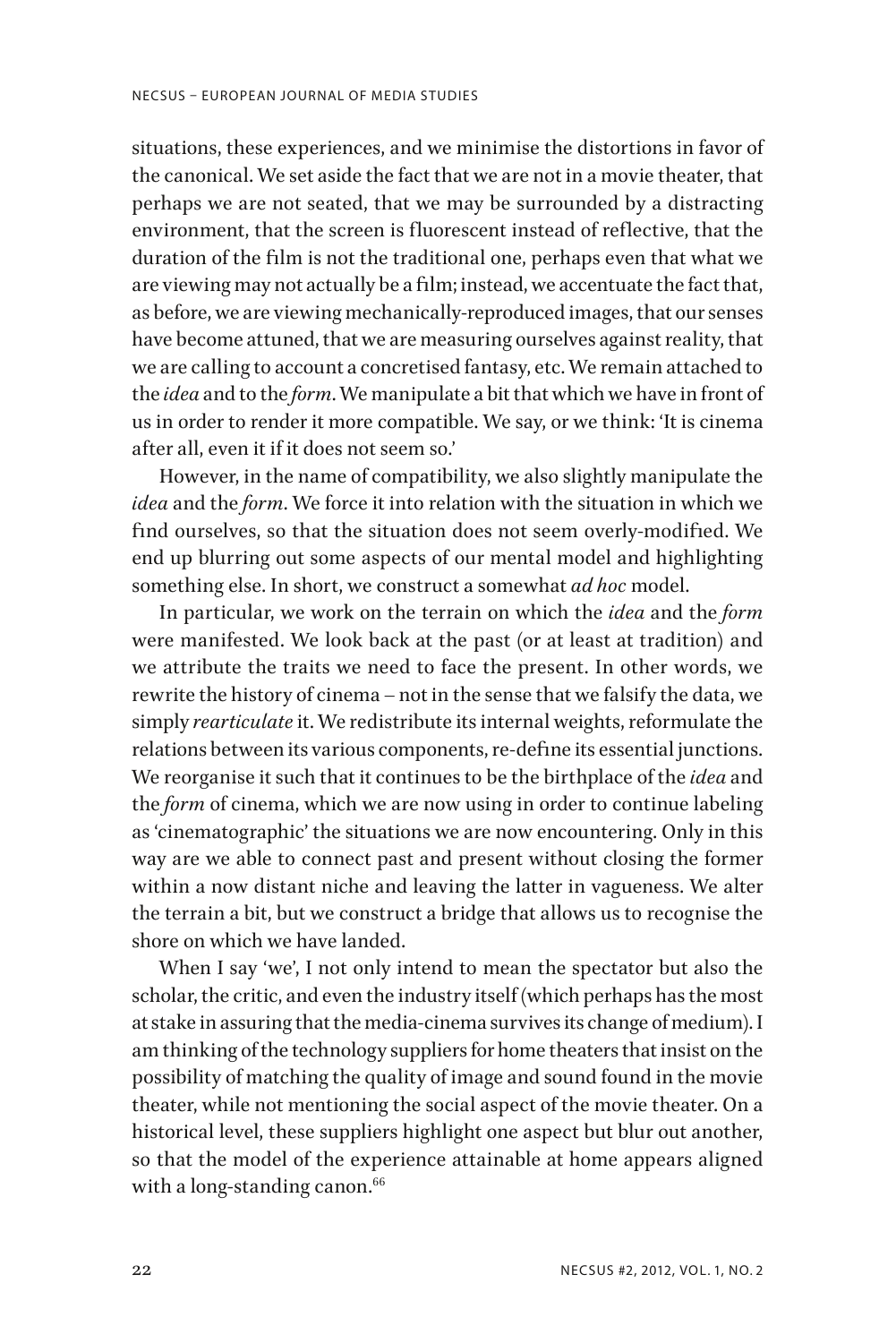Similarly, we encounter directors who find ancestors that allow their films to latch onto a tradition. Fantasy serves as a good example. This genre often has more in common with graphic novels, video games, or theme parks than with other movies. However, if looking back to cinema history, they refer to a figure such as Méliès and exalt him as the 'father' of the seventh art, placing in parentheses the presence of other trends in the same epoch, and *voilà*, these fantasy productions become the 'heart' of cinema. This is what Martin Scorsese has done with *Hugo* (2011), so that, even if influenced by and open to many different paths, it seems to fit perfectly within the stream of an established tradition.<sup>67</sup>

Additionally, there are critics who reconstruct remote influences, transforming new aspects into the development of old institutions. For instance, Kubrick can become the father of  $3D<sup>68</sup>$  There are historians who look back at history with the eyes of the present and find, rightly so, that cinema has always been projected either outdoors, inside museums, or in the home.<sup>69</sup> The new viewing environments thus find a perfect justification. Also, there are historians of theory that recuperate hypotheses on cinema that were never realised or that never went anywhere, but that seem to be in resurgence today.<sup>70</sup> It is in this manner that contemporary experimentation finds its roots<sup>71</sup>

I want to be clear: many of these direct and indirect re-visitations of the past are quite fruitful. They enlarge our knowledge of the cinema, including aspects that have been unjustly ignored. Take many current historiographic studies, for example. They consistently contribute to the discovery of the 'tributaries that join up to become the mighty river we know as the cinema', to use Thomas Elsaesser's words.72 Better yet, consider the attempts to reformulate the genealogy of cinema. As Anne Friedberg made clear in 2000,73 they represent a necessary moment of awareness for the discipline.

My point, however, is another. By juxtaposing a series of diverse operations, what I would like to suggest is that a grand discursive strategy has been enacted, aimed at rendering the past and the present instrumentally compatible. This involves a reading of the present in light of a model of cinema that we have inherited – but it also involves a re-reading of the past in light of what cinema has become in the meantime. We recognise complex situations as cinematographic because we bring them back to what cinema has already lived. We also define the cinema's previous iterations in relation to its capacity to enlighten what is happening to it now. In other words, we attribute to the past the premises of the present, but we build the past (and we build it as premise) on the basis of the present. The effect is to re-design history and, above all, to change its conception.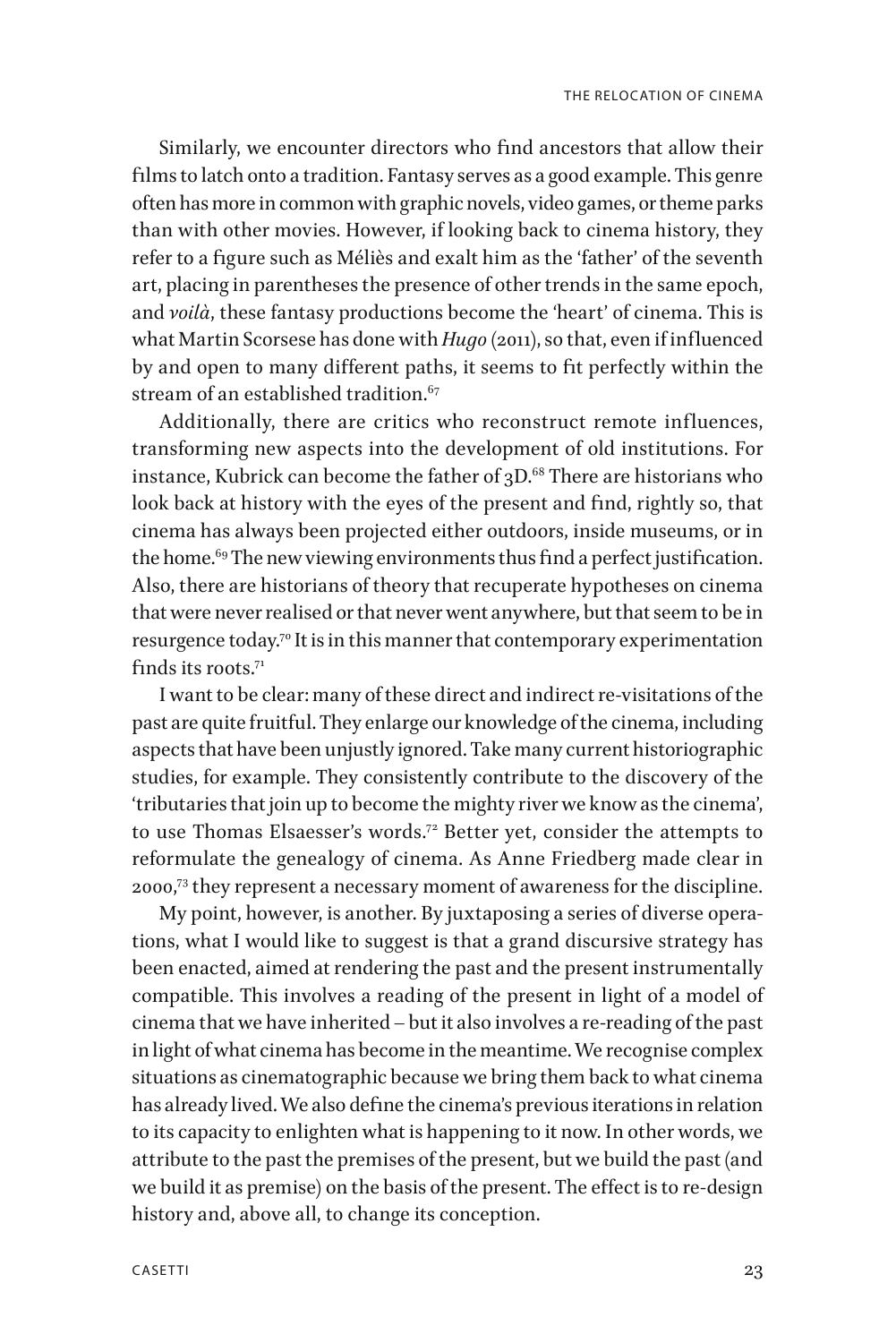The model to which we refer for reading new situations is the result of our retrospective gaze, as opposed to an inheritance. Therefore, what ought to be a precedent (and likely a cause) is in reality a consequence. Film history loses its linearity. Yesterday and today no longer pass the relay baton; rather, they exchange places, in a mutual action and retroaction. Continuity, which is nevertheless necessary, is a simple construct. What we have is an open field with tracks and paths that move in every direction.<sup>74</sup>

## **Dialectical situations and retrospective causality**

Just such a conception of history brings us back to Benjamin, and specifically to an extraordinary passage in the appendix to 'The Work of Art in the Age of Technological Reproducibility':

[t]he history of art is a history of prophecies. It can be written only by beginning from the point of view of a completely current present, since every age posses its own new, though non-inheritable, occasion of interpreting exactly those prophecies that the art of past epochs contained within itself.75

So the past offers examples that cast light on the present, but these examples may be focused only by the present. Moreover, only the present can make prophecies of these cases, as they do not provide clear statements, since in themselves they are not prophecies.

Benjamin is clear: 'No one of [these prophecies] in reality has ever fully determined the future, not even the most imminent future. On the contrary, in the work of art nothing is more difficult to grasp than the obscure and nebulous references to the future that the prophecies – never occurring singly, but always in a series, no matter how intermittent – have brought to light along the course of the centuries.'76 If these cases become prophecies (and therefore antecedents of what is happening nowadays), it is only because particular conditions now exist which make possible the attribution of an exemplarity to the past. 'In order for these prophecies to become comprehensible, the circumstances which the work of art has often already covered centuries or even just years before, must first arrive at maturation.'77

This point of maturation is coincidental 'with certain social transformation that changes the function of art, and [...] with certain mechanical inventions'.78 What explicitly allows a reconsideration of the past in light of the present, and an insight into the present in light of the past, are the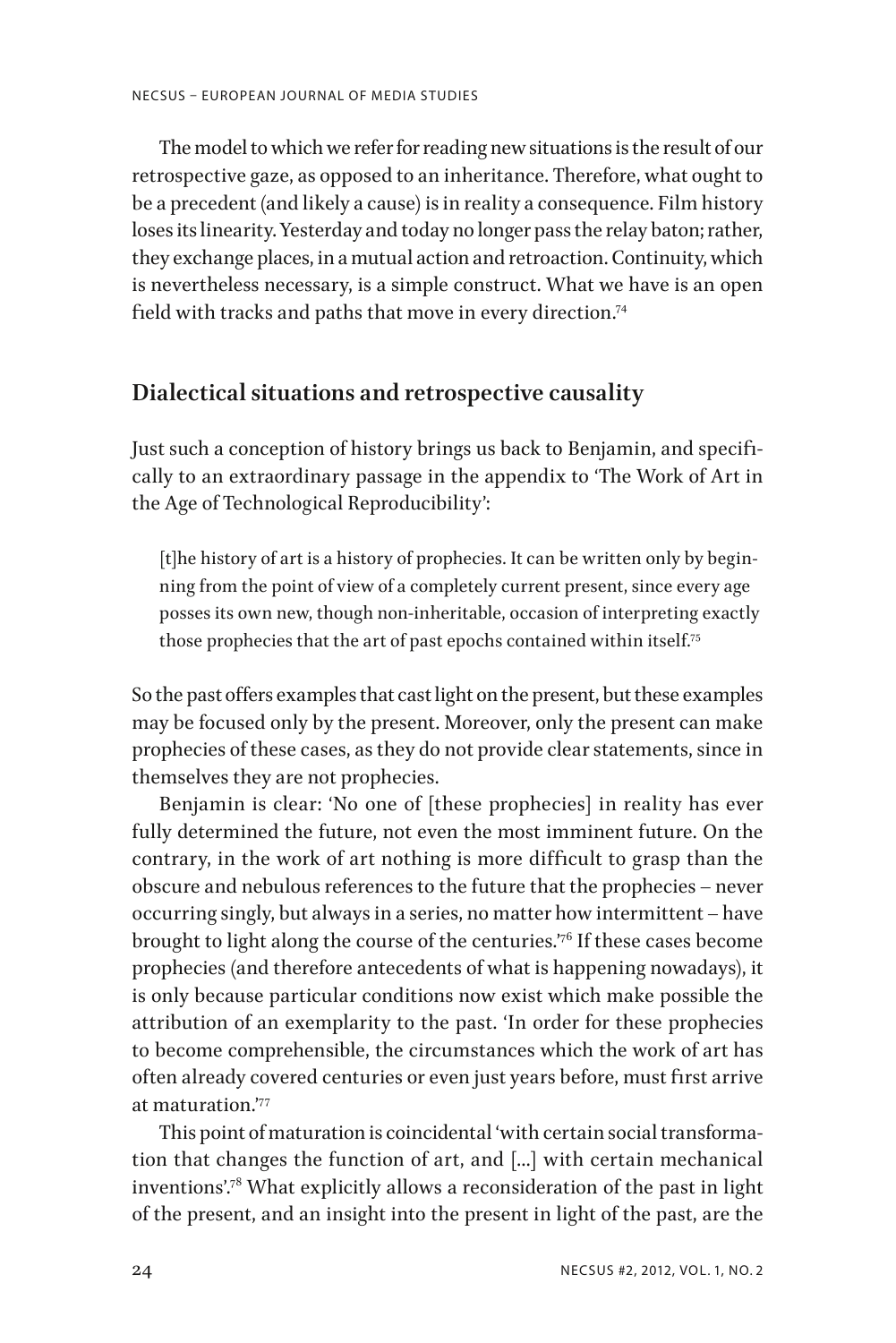images that Benjamin, in his great fresco of the Paris *Passages*, identifies as 'dialectical'. They are those 'flashing images'79 that succeed in making 'legible' both yesterday and today, linking them together outside of the usual parameters of consequentiality. Thanks to these images, yesterday is consigned to today's consciousness: 'the historical index of the images not only says that they belong to a particular time; it says, above all, that they attain to legibility only at a particular time'.<sup>80</sup> And it is thanks to these images that today can be made knowable to itself: '[e]very present day is determined by the images that are synchronic with it; each "now" [Jetzt] is the now of a particular recognisability. $3a_1$ 

Dialectical images make us look back and around, giving a meaning to what is seen. They simultaneously provide a vision and a perspective; therefore, they can be assimilated to the point of enunciation. The mutual illumination of past and present that dialectical images permit undermines the idea of consequential development: yesterday does not determine today anymore than today determines yesterday. Rather than a time line, we should speak of a constellation: '[i]t's not that what is past casts its light on what is present, or what is present its light on what is past; rather, image is that wherein what has been comes together in a flash with the now [Jetzt] to form a constellation.<sup>'82</sup>

At issue here are prophecies that are only retrospectively recognised, elements that assure the legibility of both yesterday and today, and a link between past and present that is not characterised by chronological linearity but by a constellatory configuration. Benjamin's lesson is clear and it deftly explains the idea of cinema history we have in mind when we find ourselves implicated in the processes of relocation. When a new situation begs recognition as cinematographic, we ask the past to shed light on it while simultaneously reading the past in light of this new situation; we see in this situation the maturation of preceding conditions, while we construct, in parallel, what should be its premises. We use yesterday to define today, while also creating a yesterday because today asks to be defined; therefore, we break the sense of a chronology (though we pretend to respect it) and make of each moment the consequence of the other.

In essence, faced with provocative new situations (not those that leave us indifferent, but rather those that function as 'dialectical situations', following Benjamin's model of 'dialectical images'), we mobilise an idea of cinema. Therefore, we build a place in which lo look at what is in the light of what has been; and yet we cannot do so except within a constellatory temporality, far from a progressive and causal logic, and, on the contrary,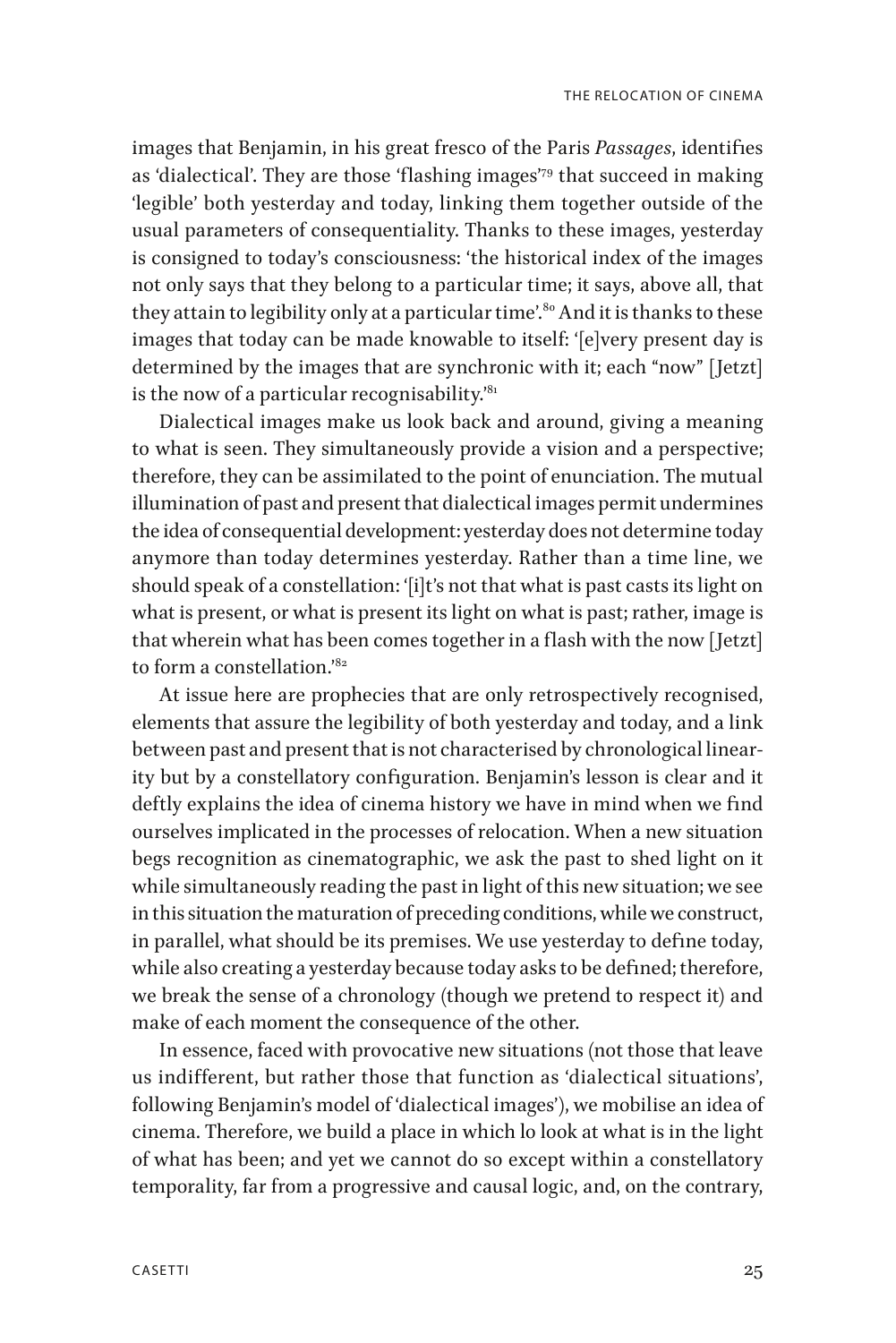closer to a back and forth that moves us in many different directions and opens many different paths.

I would like to add two observations (marginal notes, really). First of all, this idea of history to which cinema refers in the epoch of its relocation operates in other fields as well. Mieke Bal and her 'preposterous history' are one example. In her analysis of a series of contemporary works that quote Caravaggio and the Baroque, Bal notes that the source becomes such inasmuch as the work authorises it to do so. This leads to a reversal of the chronological order, 'which puts what came chronologically first ('pre') as an effect behind ('post') its later recycling'.<sup>83</sup> Here we also see the breaking down of chronology in favor of a complex rearticulation of the field.

The second observation is more relevant. Behind this conception of history there is a deep rethinking of some traditional notions such as genealogy, causality, origin, or repetition, that punctuates the 20<sup>th</sup> century. For instance, let us take the Freudian concept of *Nachträglichkeit* (translated as *afterwardness* or *deferred action*). It emphasises how the cause of a trauma is brought to light and is also constituted by the presumed effects that it creates.84 There is also the way in which Deleuze redefines identity, reducing it to an 'optical illusion' linked to the accumulation of repetitions; $85$  or the way in which Jacques Derrida empties out the idea of origin, erased from the intervention of a constant, and constituent, deferment.<sup>86</sup> The relocation of cinema (even considered in the modesty of its sphere of action – it is, after all, simply a media in a fight for survival) gives rise to problems that have direct bearing on this conceptual field.

### **Strategies of survival**

Between 1946 and his death in 1948, Eisenstein embarked on an ambitious project: writing a history of cinema. $87$  His idea was to place it within the frame of the history of the arts – not as their final result but rather, on the contrary, as the agent capable of drawing out from the other artistic fields that which they are not able to display on their own: particularly, an anthropological need to capture ephemeral phenomena. In this project cinema is seen as an active, dynamic force that breaks down a consolidated situation and draws new aspects from it. I would say that cinema is what relocates the old arts, leading them out of a bottleneck in which they would otherwise risk extinction.

If we compare the Eisensteinian scenario with what is currently taking place we must reverse the terms somewhat: today it is cinema that is being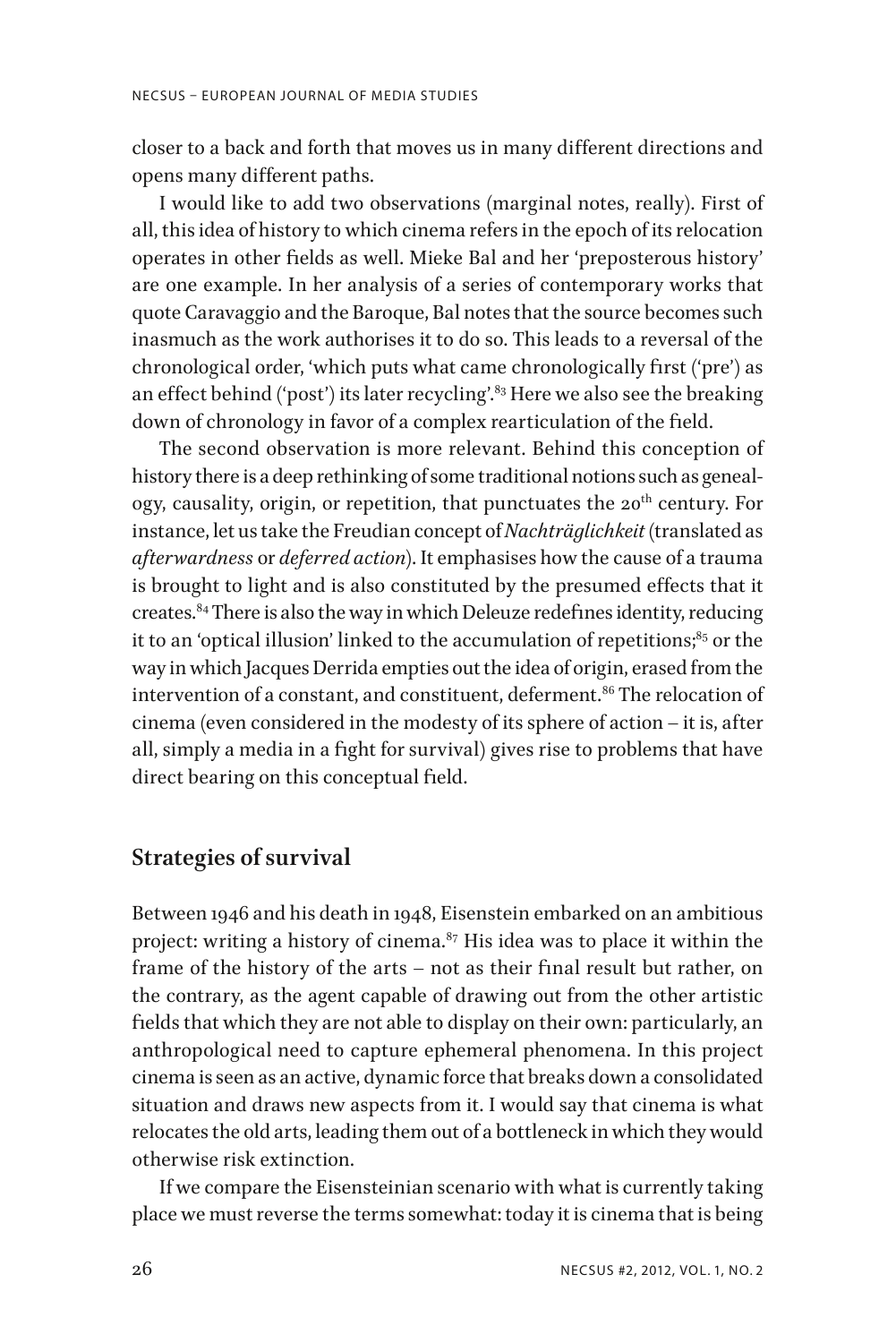relocated and which is seeking a way out of its own bottleneck. It is cinema that has been placed under discussion and that must find a new terrain in which to assert its own lesson. In any case, we had already established that cinema currently finds itself in a perilous situation: the loss of medium (the darkened theater, film stock) could confirm the end of the media. It is precisely in order to face up to this danger that we recall an idea of cinema and use it to attribute a 'cinematographicity' to borderline situations, even at the cost of a biased re-reading of history, convinced that it is the permanence of this idea – the permanence of a form of experience – that guarantees the survival of its media.

This context evokes a strong sense of death. We reactivate an *idea of cinema* precisely because we are aware of the risky condition in which cinema finds itself. It is the possibility (and perhaps even the imminence) of its demise that motivates and moves us. Above all, the idea of cinema ends up functioning as a medicine or an exorcism. It is the cure that is administered to the patient, whose case we hope is not terminal. It is the rite we celebrate in an attempt to ward off an impending disaster. In any case, it is something that, at most, aids survival.

Of course, in its relocation, we could also see cinema's most vital gesture. In fact, we could think, following Eisenstein, that cinema is today doing to itself what it did in the past to the other arts – searching out a new terrain in order to be able to look inward and find new and unexpressed stances. In the living room, in public squares, on the computer, alongside other media, and mixed in with other languages, it could be attempting to become what it has never fully been, but could be. In this sense, its shift would make a real renewal possible, not simply the desire for mere survival.

However, even in the case of a rebirth, we continue to deal with the presence of a death. There is no palingenesis without closure. Cinema is looking straight into the eyes of its demise. This is the fact from which we must inevitably begin. It is a pervasive sentiment in the present that projects itself inevitably onto the future. Tragedy is and will always be waiting in ambush. Relocated cinema is and will always be in the shadow of a death.

It seems evident then that the history of cinema that we are so anxiously rewriting in order to see its continuation already has the air of a final testament. And the identity that cinema so proudly affirms, even in the most controversial situations, surrounded by a cloud of anxiety, already sounds irremediably posthumous.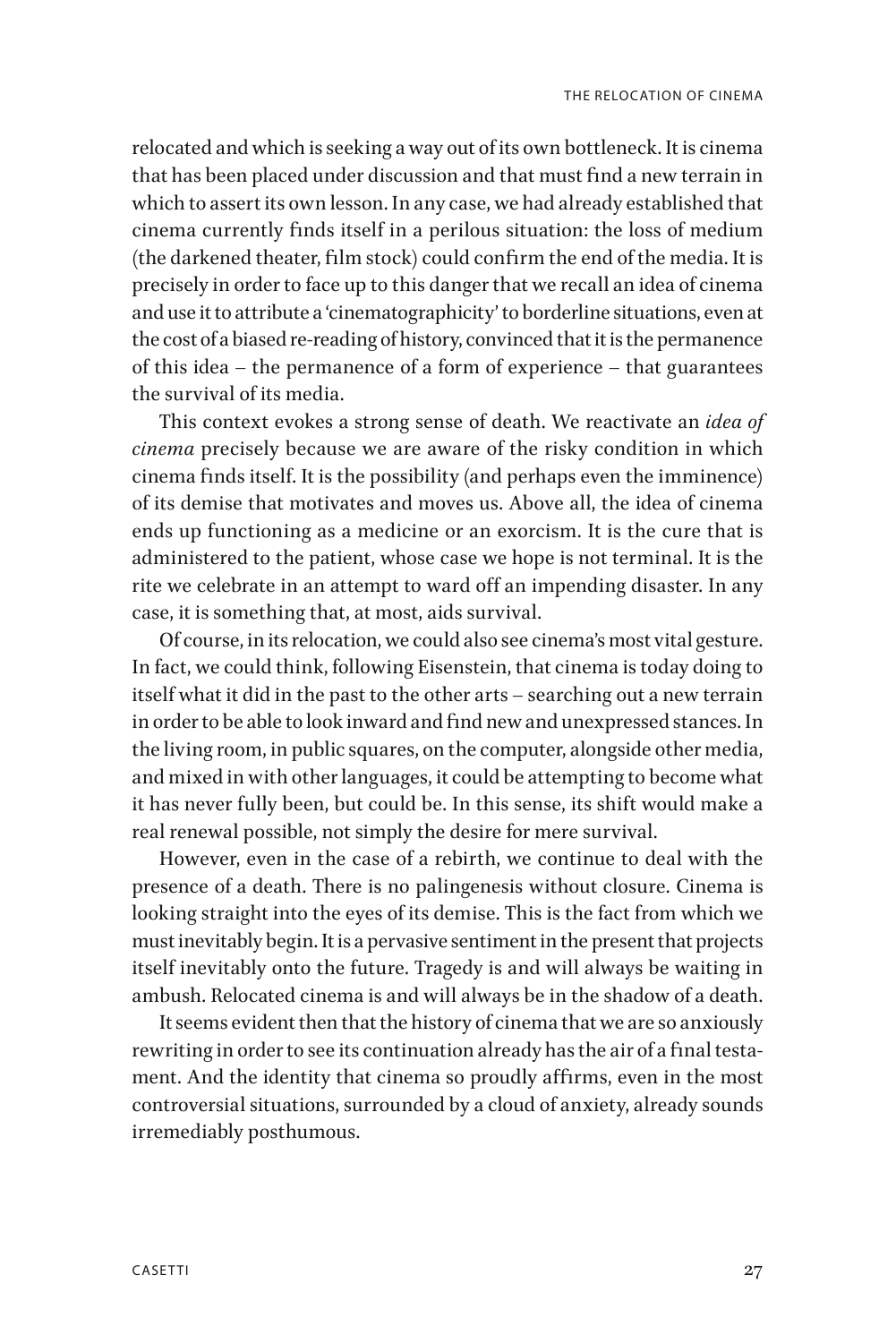## **Notes**

- 1. This text is based on a presentation delivered in Bremen in January 2012 and completed and revised during a permanence at IKKM, Weimar, in May 2012. I want to thank Winfried Pauleit for inviting me to Bremen and Lorenz Engell and Bernhard Siegert for offering me a prestigious fellowship. I am grateful to all that have given comments and remarks to help in better developing my ideas, including, among others: Thomas Elsaesser, Sigrid Weigel, Alexander Horwath, Stefanie Schulte Strathaus, Volker Pantemburg, Malte Hagener, John Caldwell, Weihong Bao.
- 2. The exhibition was held from 11 October 2010 to 11 March 2012 and was part of the Unilever Series. *Film* was accompanied by the catalogue *Film: Tacita Dean*, in which a number of critics, artists, theoreticians, and filmmakers comment upon the importance of the film and of the analog image in the digital age.
- 3. Higgins 2011. See: http://www.theguardian.com/artanddesign/2011/oct/10/tacita-dean-filmturbine-hall.
- 4. The distinction between *media* (which refers to 'technologies of communication') and *medium* (a physical support, the plural of which is *mediums*) is suggested in Krauss 1999, p. 57 (footnote 4). W.J.T. Mitchell and Mark B. N. Hansen advocate for the use of *media* as a collective singular noun, to highlight the presence not only of a technical device but of an instance of mediation common to all means of communication (see: Mitchell & Hansen 2010, p. xi). I go one step further here, using the word *media* as a singular noun to define a mediation which assumes a specific form and which, even when embodied in a technical device insofar as it is a general instance, goes beyond the device in itself.
- 5. See: http://mas-studio.tumblr.com/post/9049039925/folly-for-a-flyover-by-assemble (accessed January 2012).
- 6. See: http://whattoseeinparis.com/cinema-parks-paris/ (accessed January 2012).
- 7. See: http://cairobserver.com/post/12731480069/cinema-tahrir-returns (accessed January 2012).
- 8. See the persuasive analysis in Caldwell 2005, pp. 90-97.
- 9. For example, the video 'A Day Made of Glass', which illustrates a series of screens imagined by Corning: http://www.youtube.com/watch\_popup?v=3D6Cf7IL\_eZ38&vq=medium; or, the video 'Productivity Future Vision', released by Microsoft Labs: http://www.microsoft.com/ en-us/showcase/details.aspx?uuid=59099ab6-239c-42af-847a-a6705dddf48b; or, the presentation of Samsung's screen/window: http://www.youtube.com/watch?v=mTVPVobDrms (accessed 29 January 2012).
- 10. This question appears in the title of Malte Hagener's essay, 'Where is Cinema (Today)? The Cinema in the Age of Media Immanence' (Hagener 2008, pp. 15-22). A re-reading of film theory in terms of a topology, instead of an ontology, is proposed in Hediger 2012, pp. 61-77.
- 11. 'Experience' here refers not only to an exposition of images (and sounds) that engages our senses, but also to an awareness that is consequent to such an exposition. We 'gain experience' of things when we encounter them and we 'have experience' because we have encountered things. On the experience of cinema, see two diverging approaches in Sobchack 1992 and Hansen 2012. See also Harbord 2002, pp. 14-38 and Casetti 2009, pp. 56-66.
- 12. Epstein 1984 (orig. 1921), p. 244. Parallel and opposed to Epstein, see also the praise of the camera eye in Vertov 1984.
- 13. Cendars 1984 (orig. 1919), pp. 182-183.
- 14. Canudo 1984 (orig. 1911), p. 60.
- 15. Giovannetti 1930. See also this passage by Epstein: 'Here the machine aesthetic which modified music by introducing freedom of modulation, painting by introducing descriptive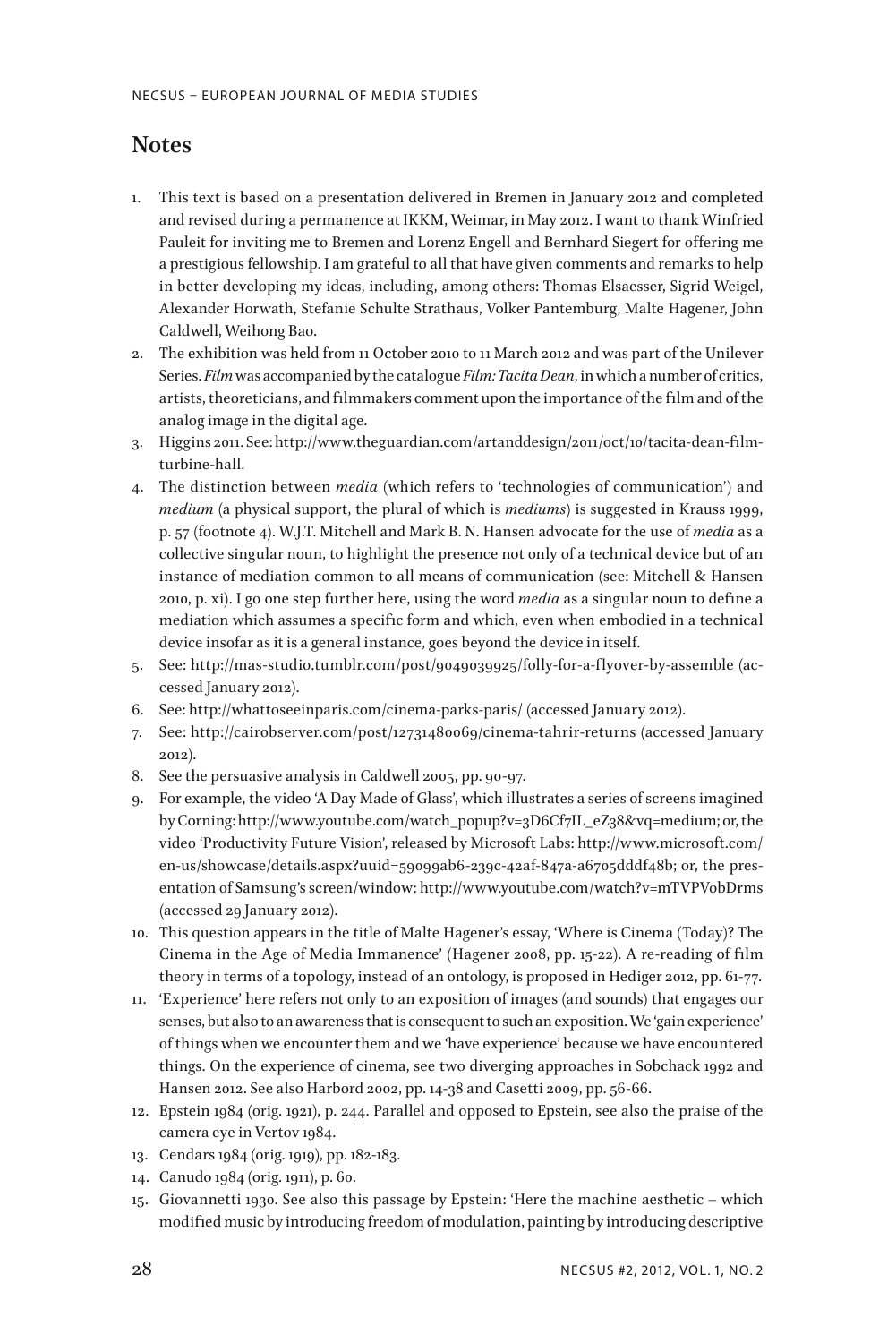geometry, and all the art forms, as well as all of life, by introducing velocity, another light, other intellects – has created its masterpiece. The click of a shutter produces *photogénie* which was previously unknown.' Epstein 1984, p. 244.

- 16. Balász 2010 (orig. 1924), p. 9.
- 17. Ibid.
- 18. Papini 1907, p. 1.
- 19. Epstein 1984 (orig. 1921), p. 239.
- 20. 'This frightful lust in watching horror, fighting and death … is what yanks the people in the movie theatre as possessed.' Serner 2004, p. 18.
- 21. Epstein 1984b, p. 244.
- 22. Canudo 1984b (orig., 1926), p. 296.
- 23. Lukács 2004 (orig. 1911, 1913), p. 12.
- 24. Freeburg 1918.
- 25. Epstein 1984, p. 237.
- 26. Teige 2008 (orig. 1924), p. 147.
- 27. Vertov 1984 (orig. 1923), pp. 14-15.
- 28. Eisenstein 1949, pp. 28-44
- 29. Delluc 1984 (orig. 1921), p. 257.
- 30. Faure claims that humankind has always needed 'a collective spectacle…able to unite all classes, all ages, and, as a rule, the two sexes, in a unanimous communion exalting the rhythmic power that defines, in each of them, the moral order'. Faure 1923 (orig. 1922), p. 15.
- 31. Freeburg focuses on the capacity of film to transform a crowd into a public, able to articulate a deliberate expression: 'This deliberate expression is called public opinion.' Freeburg 1918, p. 8.
- 32. 'The telephone, automobile, airplane and radio have so altered the limits of time and space within which civilizations have developed, that today man has ended up acquiring not so much a quickness of understanding unknown to the ancients, as a kind of ubiquity. Film seems the artistic reflection of this new condition of life, both material and spiritual.' Luciani 1928, p. 76.
- 33. Lindsay 1922, p. 290. The idea that cinema brings us back to a primitive condition, and offers us an 'originary' experience, is largely present in early debates. An example is provided by Canudo: '[cinema] is bringing us with all our acquired psychological complexity back to the great, true, primordial, syntetic language, visual language, prior even to the confining literalness of sound.' Canudo 1984b, p. 296. On the relevance of the 'primitive' in film theory and in art theory during the 1920s and 1930s, see Somaini 2011.
- 34. 'An essential condition of a good work of art is indeed that the special attributes of the medium employed should be clearly and cleanly laid bare.' Arnheim 1933 (orig. 1932), p. 44.
- 35. An excellent reconstruction of those years is in Hansen 2012.
- 36. Bazin 2005 (orig. 1958, 1959, 1961, 1962).
- 37. Morin 2005 (orig. 1956).
- 38. Pirandello 2005 (orig. 1915), p. 8.
- 39. Sartre 1964, pp. 122-123.
- 40. Epstein 2012, p. 289.
- 41. Ibid., p. 292.
- 42. De Certeau 1987, p. 210.
- 43. Valéry 1964 (orig. 1928), pp. 225-228.
- 44. Ibid., p. 225.
- 45. Ibid., pp. 225-226.
- 46. Ibid., p. 226.
- 47. Ibid.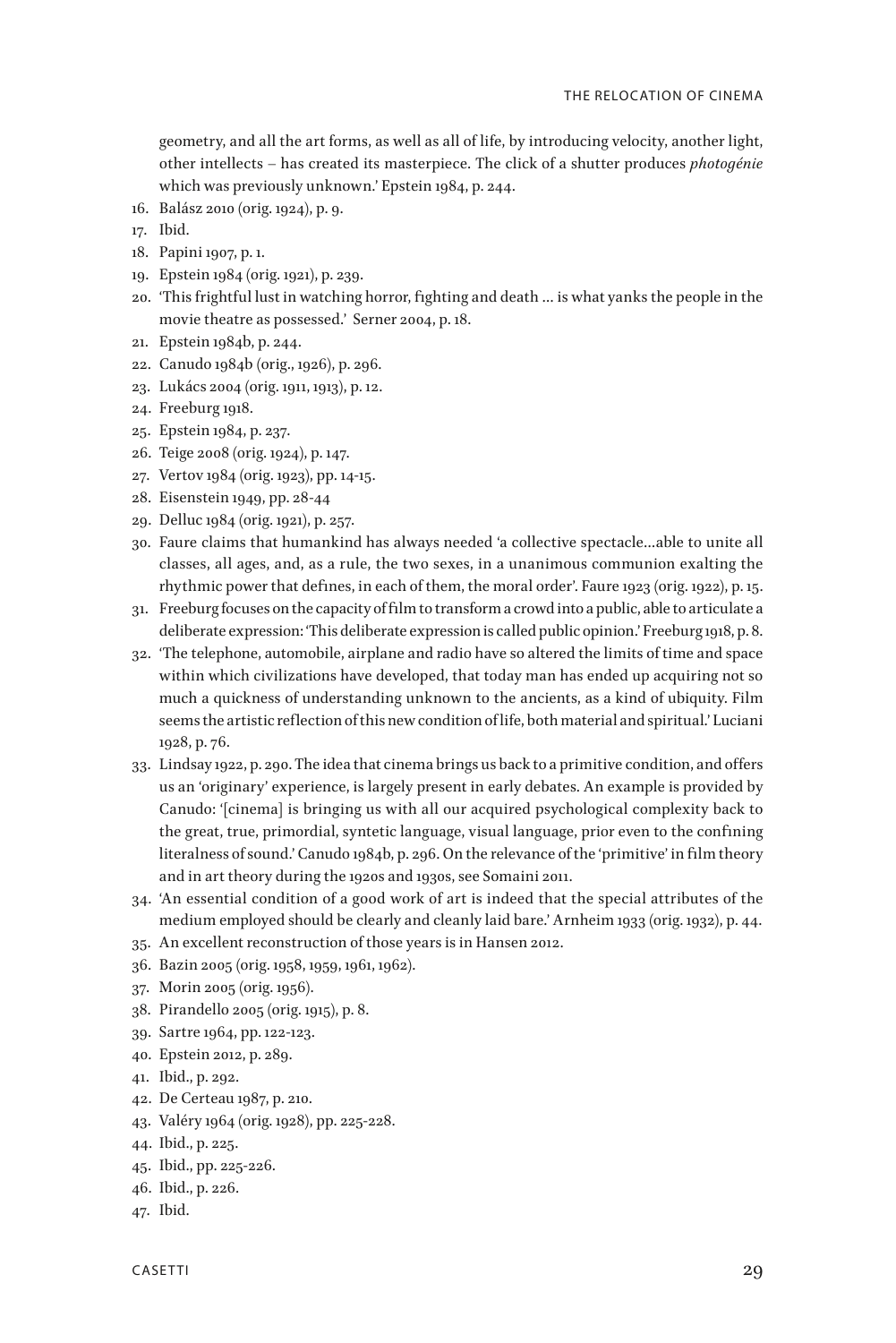- 48. Youngblood 1970.
- 49. Research on the migration of cinema and on the dissolution of its borders has exploded recently. I want to mention the book and 'Screen Attachments. New Practices of Viewing Moving Images', a special issue (edited by Katherine Fowler and Paola Voci) of the online journal *Screening the Past* (#32, 2011).
- 50. Bolter & Grusin 1999, p. 45.
- 51. Appadurai 1996.
- 52. Deleuze & Guattari 1977 (orig. 1972).
- 53. In particular, when he included cinema among the 'shelters for homeless'. See Kracauer 1998 (orig. 1929), pp. 88-91.
- 54. Mulvey 1989.
- 55. Benjamin 2003 (orig. 1936), pp. 251-282.
- 56. For a discussion of convergence and its accompanying cultural transformations, see Jenkins 2006.
- 57. On the role of memory in our experience of cinema see Kuhn 2002.
- 58. The idea that form does not apply to a situation but rather emerges from it, forcing it in a certain direction, has been brilliantly discussed in all its conceptual implications in Carbone 2010 (orig. 2004).
- 59. I use the phrase 'idea of cinema' in the same way in which Benjamin uses the term 'idea' in discussing the German Baroque tragedy, i.e. as something that unites a field (of experiences, rather than of works) in a more effective way than a prototype followed by various copies, or an archetype placed before a series of realisations. The idea *un-veils* the nature of a situation or of a work, remaining simultaneously within it. Benjamin 1977 (orig. 1928). A useful reading of the 'Prologue' can be found in Carbone 2010 (orig. 2004).
- 60. The need and effectiveness of an 'idea of cinema' has recently been displayed in Andrew 2010. What seems to me to be the importance of Andrew's book is the intersection of the experiential (he demonstrates the mission of film 'to discover, to encounter, to confront and to reveal […] through a double of that world' [pp. xviii and xix]) and the technological (with attention to the moments of filming, editing, and projection).
- 61. This image appears in Benjamin 1972, p. 219.
- 62. I strongly insisted on this nature of theory in my essay 'Theory, Post-theory, Neo-theories: Changes in Discourses, Change in Objects' in *Cinémas*, 17, 2-3, Spring 2007, pp. 33-45.
- 63. Balász 2010, p. 3.
- 64. We have here a *recognition* in its twofold meaning: as *agnition*, thanks to which we awaken an identity that is in some ways hidden; and as *ratification*, thanks to which something is confirmed, approved, or standardised. In recognition we rediscover something we knew and we accept something the identity of which we did not fully understand. The two distinct meanings of the word *recognition* are made clear respectively in sentences such as, 'Argo the dog recognized Ulysses' and 'the presidential candidate recognised his defeat in the election'.
- 65. 'This implies, on the one hand that of reception a recognition of the "personality" and often increasingly specific use of the medium, and on the other – that of production – a consciousness of its potential for an original, medium-specific expression capable of disassociating the medium from other media or generic "expressible" that have already been distinguished and are being practised.' Gaudreault & Marion 2005, pp. 3-15.
- 66. A good example is the following text, taken from a website dedicated to home theater technology: 'Going to the movies is a very common and most popular recreation especially for young professionals living a very stressful lifetime of running corporate affairs. However, for many who cannot afford to use up time going to and from cinemas, the answer to this recreational endeavor might be just within your own family room. Buy the sight and sound of cinemas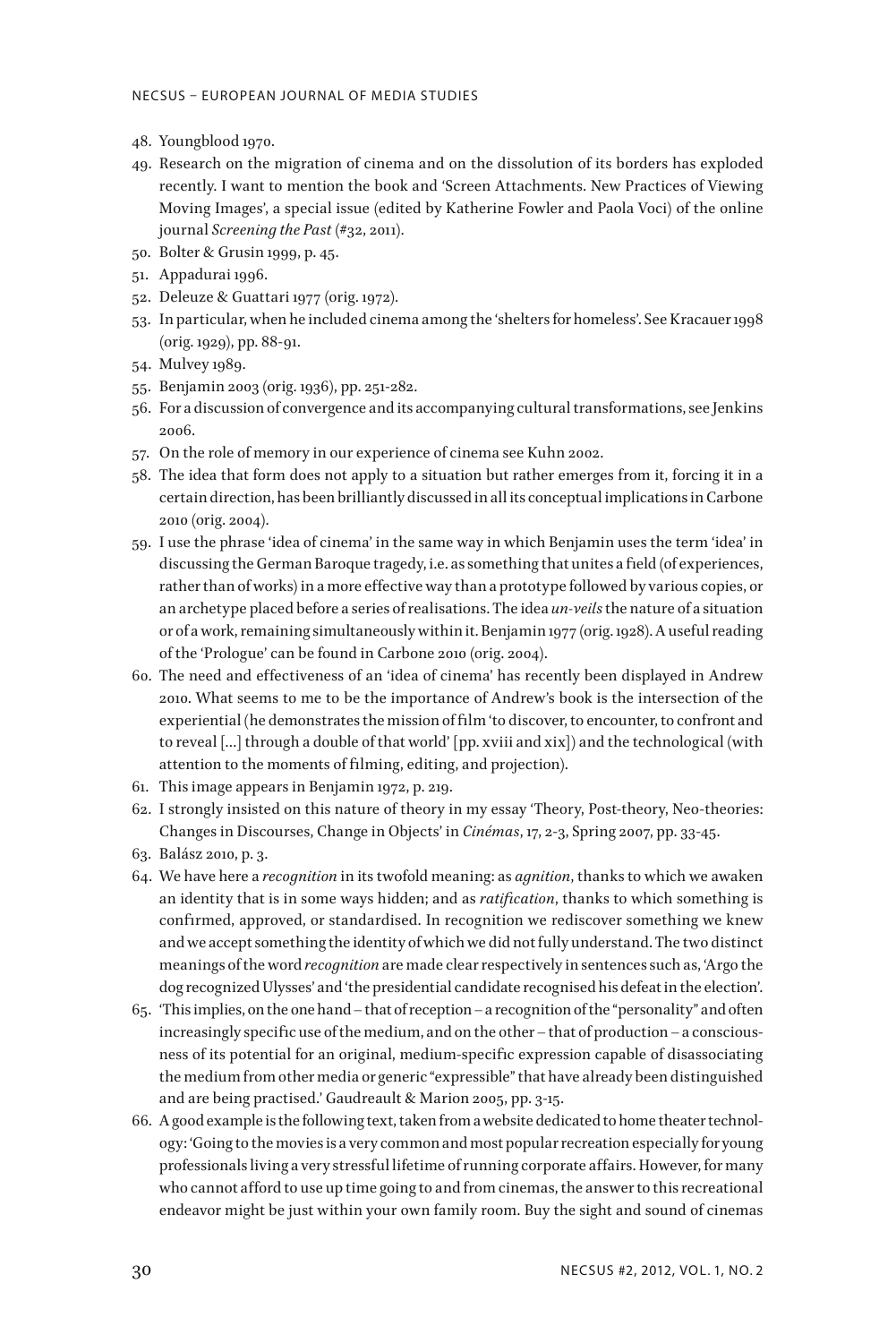with your very own home entertainment system. The best home theater set up may indeed include top quality components that could bring forth the entire movie theater experience without needing to drive out of your house towards the movie theater spending some time and energy tiding high-traffic. This contemporary invention will allow you the relaxation and feel actual life cinemas deliver. Getting the basic components such as the giant screen and speakers with distinct and flicker free images from a top quality DVD may provide the almost real movie theater experience.' See (accessed March 2012).

- 67. Of course, Scorsese is fully authorised to make such a movie. His work belongs to the history of cinema and he is committed to saving the filmic patrimony. It is nonetheless interesting to note how many reviews take this angle. For example, there is the following: 'Taking their cue from Brian Selznick, author of the popular source novel, Scorsese and screenwriter John Logan focus their attention on French director Georges Méliès, best known for the 1902 silent "A Trip to the Moon." Méliès, an early master of cinematic legerdemain, paved the way for the modern film fantasists, from Ray Harryhausen to Terry Gilliam to the James Cameron of *Avatar*. Méliès mix of music-hall magic and in-camera tricks, Scorsese reminds us, was, and remains, the stuff that dreams are made of.' Glenn Lovell, 'Hugo: A Clockwork Fantasy', *Cinemadope*. See: http://cinemadope.com/reviews/hugo-%E2%9C%AE%E2%9C%AE%E2%9C%AE/ (accessed March 2012).
- 68. An example of this is James Cameron's interview in the *Telegraph*, in which his output is ascribed to a precocious fascination with *2001: A Space Odyssey*. 'As a teenager Cameron was so astounded at Stanley Kubrick's *2001: A Space Odyssey* that he saw it 10 times and became inspired to experiment with 16mm filmmaking and model-building. From his earliest filmmaking days – he first gained recognition for writing and directing *The Terminator* in 1984 – he has been a leading science-fiction auteur and special-effects visionary.' Hiscock 2009.
- 69. See, for example, Wasson 2005 and Griffiths 2008.
- 70. See the special issue of *Cinema&Cie,* 2 (Spring 2003), edited by Leonardo Quaresima, on 'Dead Ends/Impasses', in which contributors trace early discourses on cinema and threedimensionality (Paola Valentini), or cinema and hypnosis (Ruggero Eugeni), and simultaneously analyse recent realisations that look back to pre-cinema (Leonardo Quaresima).
- 71. I myself would like to contribute to this exercise by remembering an observation by Karel Teige from 1924 that is a kind of anticipation of today's co-existence of cinema at the theater and on DVD: 'In the meantime, the Pathé Baby device enables the introduction of the *home cinema*. Chamber music. […] It is entirely proper to make a distinction between public art (poster, frescoes, street music, etc.) and private art, lyrical poetry, and intimate, lyrical films.' Teige 2008 (orig. 1924), p. 153.
- 72. Elsaesser 2004, pp. 85-86.
- 73. Friedberg 2000, pp. 438-452.
- 74. Elsaesser, in his project of a film history as media archaeology, speaks of a research that 'would become a matter of tracing paths or laying tracks leading from the respective "now" to different pasts, in modalities that accommodate continuities as well as ruptures'. Elsaesser 2004, p. 99.
- 75. Benjamin 1972, p.1046.
- 76. Ibid. The sentence ends with these words: 'in ways that clearly differentiate inspired works from those less successful'.
- 77. Ibid.
- 78. Ibid.
- 79. 'The dialectical image is an image that emerges suddenly, in a flash, [...] held fast as an image flashing up in the now of its recognazibility.' Benjamin 1999 (orig. 1982), p.473.
- 80. Ibid., p.462.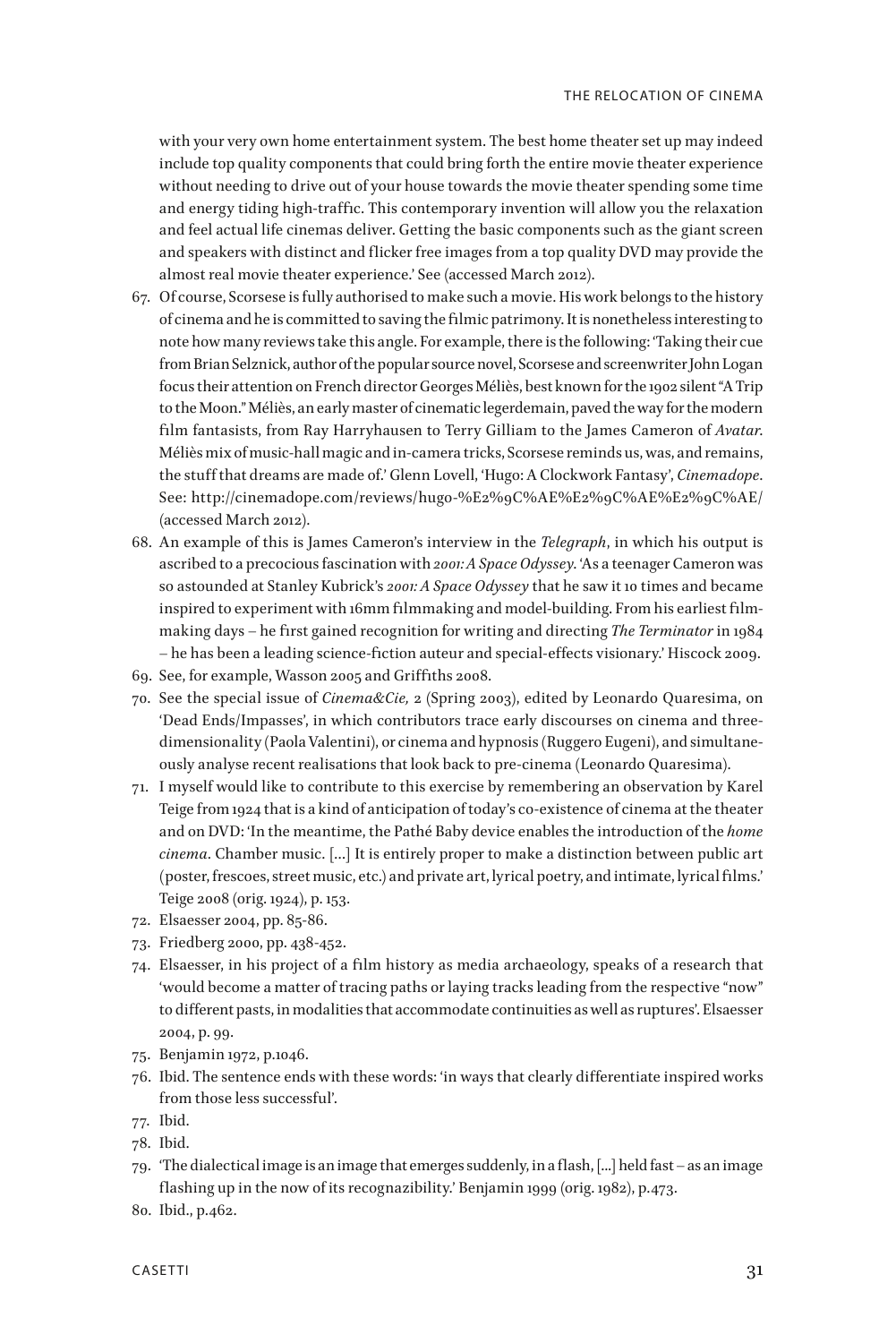#### NECSUS – EUROPEAN JOURNAL OF MEDIA STUDIES

- 81. Ibid., p.462-463.
- 82. Ibid., p. 473.
- 83. Bal 1999, p. 7.
- 84. Freud 1953-1974, vol. 17, pp. 1-122.
- 85. Deleuze 1994 (orig. 1972).
- 86. Derrida 1976 (orig. 1967).
- 87. Eisenstein 2012. See also Somaini 2011, pp. 383-408.

### **References**

- http://cairobserver.com/post/12731480069/cinema-tahrir-returns (accessed January 2012).
- http://mas-studio.tumblr.com/post/9049039925/folly-for-a-f lyover-by-assemble (accessed January 2012).
- http://www.microsoft.com/en-us/showcase/details.aspx?uuid=59099ab6-239c-42af-847aa6705dddf48b.
- http://moremoneystreams.com/2011/12/12/film-like-home-theater-projectors-for-enjoymentwithin-your-grasp/ (accessed March 2012).

http://www.whattoseeinparis.com/cinema-parks-paris/ (accessed January 2012).

http://www.youtube.com/watch\_popup?v=6Cf7IL\_eZ38&vq=medium.

http://www.youtube.com/watch?v=mTVPVobDrms (accessed 29 January 2012).

Andrew, D. *What cinema is!*. West Sussex: Wiley-Blackwell, 2010.

- Appadurai, A. *Modernity at large. Cultural dimensions of globalization*. Minneapolis: University of Minnesota Press, 1996.
- Arnheim, R. *Film*. London: Faber & Faber, 1933 (orig. 1932).
- Bal, M. *Quoting Caravaggio: Contemporary art, preposterous history*. Chicago: University of Chicago Press, 1999.
- Balász, B. 'Visible Man, Or the Culture of Film' in *Béla Balász: Early film theory* edited by E. Carter. New York-Oxford: Berghahn Books, 2010.
- Bazin, A. *What is cinema?*. Berkeley: University of California Press, 2005 (orig. 1958, 1959, 1961, 1962). Benjamin, W. 'Erfahrung und Armut' in *GesammelteSchriften*, II.1. Frankfurt am Main: 1972.

\_\_\_\_\_. *Origin of German tragic drama*. London: NLB, 1977 (orig. 1928).

- \_\_\_\_\_. *The arcades project*. Cambridge-London: Belknap Press of Harvard UP, 1999 (orig. 1982).
- \_\_\_\_\_. 'The Work of Art in the Age of Technological Reproducibility: Third Version' in *Selected writings, vol. 4: 1938-1940* edited by M. Bullock and M. Jennings. Cambridge-London: Belknap Press of Harvard University Press, 2003 (orig. 1936): 251-282.

Bolter, J. and Grusin, R. *Remediation: Understanding new media*. Cambridge: MIT Press, 1999. Caldwell, J. 'Welcome to the Viral Future of Cinema (Television)', *Cinema Journal*, 45, 1, 2005: 90-97. Canudo, R. 'The Birth of a Sixth Art' in *French film theory and criticism, vol. 1 1907-1939* edited by

R. Abel. Princeton: Princeton University Press, 1984: 60.

- \_\_\_\_\_. 'Reflections on the Seventh Art' in *French film theory and criticism, vol. 1 1907-1939* edited by R. Abel. Princeton: Princeton University Press, 1984b: 296.
- Carbone, M. *An unprecedented deformation: Marcel Proust and the sensible ideas*. Albany: SUNY Press, 2010 (orig. 2004).

Casetti, F. 'Filmic Experience', *Screen* 50. 1 (Spring 2009): 56-66.

\_\_\_\_\_. 'Theory, Post-theory, Neo-theories: Changes in Discourses, Change in Objects', *Cinémas*, 17, 2-3, Spring 2007: 33-45.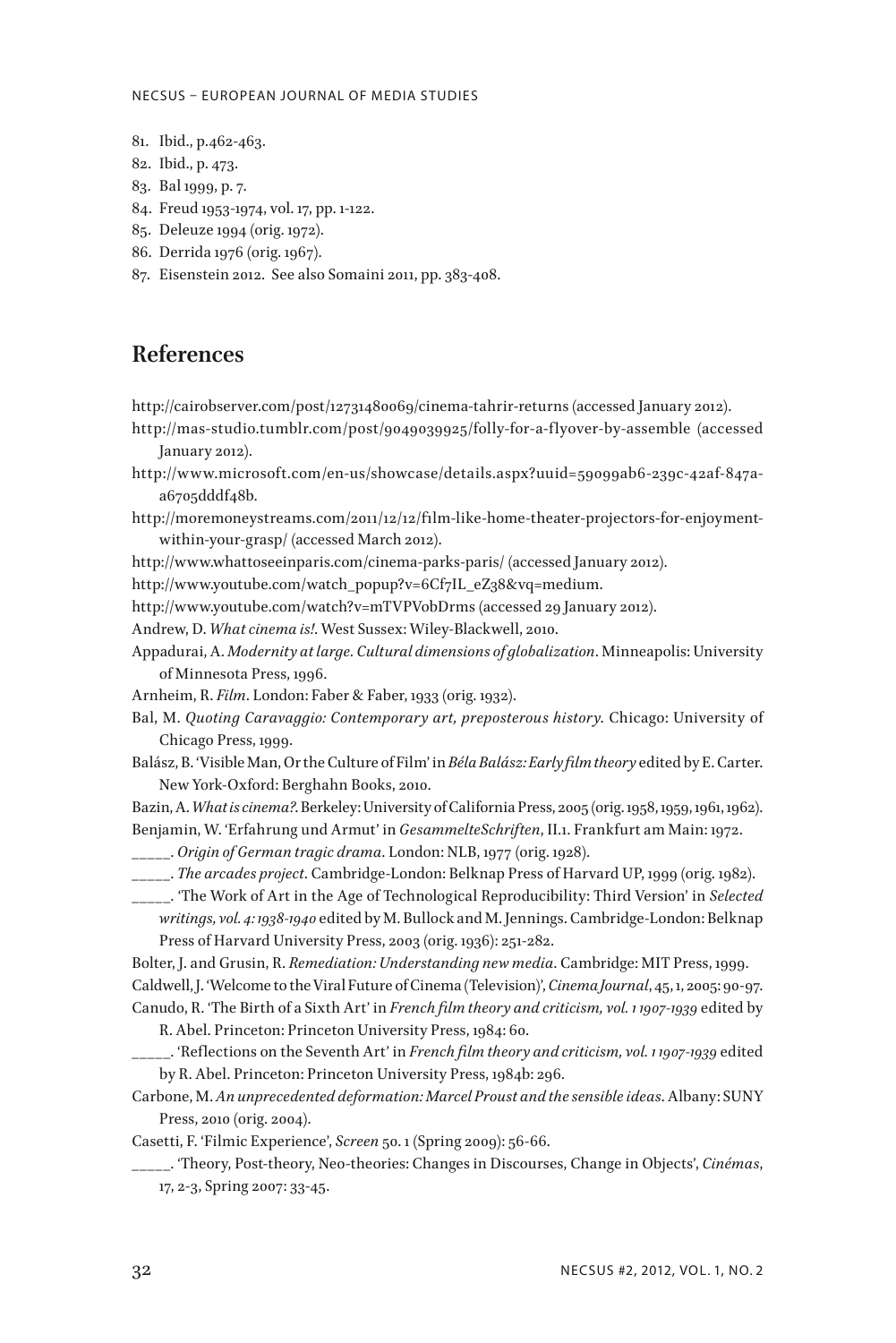- Cendars, B. 'The Modern: A New Art, the Cinema' in *French film theory and criticism, vol. 1 1907-1939* edited by R. Abel. Princeton: Princeton University Press, 1984: 182-183.
- Cullinan, N. (ed.). *Film: Tacita Dean*. London: Tate, 2011.
- De Certeau, M. *La faiblesse de croire*. Paris: Seuil, 1987.
- Deleuze, G. *Difference and repetition*. New York: Columbia University Press, 1994 (orig. 1972).
- Deleuze, G. and Guattari, F. *Anti-Oedipus: Capitalism and schizophrenia*. New York: Viking Press, 1977 (orig. 1972).
- Delluc, L. 'From Orestes to Rio Jim' in *French film theory and criticism, vol. 1 1907-1939* edited by R. Abel. Princeton: Princeton University Press, 1984 (orig. 1921): 257.
- Derrida, J. *Of grammatology*. Baltimore: Johns Hopkins University Press, 1976 (orig. 1967).
- Eisenstein, S. 'The Cinematographic Principle and the Ideogram' in *Film form: Essays in film theory* edited and translated by J. Leyda. San Diego-New York-London: Harcourt Brace & Company, 1949: 28-44.
- \_\_\_\_\_. *Notes for a general history of cinema* edited by N. Kleiman and A. Somaini. Amsterdam: Amsterdam University Press, 2012.
- Elsaesser, T. 'The New Film History as Media Archaeology', *Cinémas*, 14, 2-3, 2004: 85-86.
- Epstein, J. 'Magnification' in *French film theory and criticism, vol. 1 1907-1939* edited by R. Abel. Princeton: Princeton University Press, 1984: 239.
- \_\_\_\_\_, 'The Cinema Seen from Etna" in *Jean Epstein: Critical essays and new translations* edited by S. Keller and J. Paul. Amsterdam: Amsterdam University Press, 2012.
- \_\_\_\_\_. 'The Senses 1(bis)' in *French film theory and criticism, vol. 1 1907-1939* edited by R. Abel. Princeton: Princeton University Press, 1984b: 244.
- Faure, E. *The art of cineplastics*. Boston: The Four Seas Company, 1923 (orig. 1922): 15.
- Freeburg, O. *The art of photoplay making*. New York: Macmillan, 1918.
- Freud, S. 'From the History of an Infantile Neurosis' in *Standard edition of the complete psychological works of Sigmund Freud*. London: Hogarth Press, 1953-1974: vol. 17: 1-122.
- Friedberg, A. 'The End of Cinema: Multimedia and Technological Change' in *Reinventing film studies* edited by C. Gledhill and L. Williams. London: Arnold, 2000: 438-452.
- Gaudreault, A and Marion, P. 'A medium is always born twice…', *Early Popular Visual Culture*, 3.1, May 2005: 3-15.
- Giovannetti, E. *Il cinema, arte meccanica*. Palermo: Sandron, 1930.
- Griffiths, A. *Shivers down your spine*. New York: Columbia Univ. Press, 2008.
- Hagener, M. 'Where is Cinema (Today)? The Cinema in the Age of Media Immanence', *Cinema&Cie*, 11 (Fall 2008): 15-22.
- Hansen, M. *Cinema and experience. Siegfried Kracauer, Walter Benjamin, and Theodor W. Adorno*. Berkeley-Los Angeles-London: Univ. of California Press, 2012.
- Harbord, J. 'Breaking with the Aura? Film as Object or Experience' in *Film cultures*. London: Sage, 2002: 14-38.
- Hediger, V. 'Lost in Space and Found in a Fold. Cinema and the Irony of the Media' in *Screen dynamics. Mapping the borders of cinema* edited by G. Koch, V. Pantemburg, S. Rothöler. Wien: Sinema, 2012: 61-77.
- Higgins, C. 'Tacita Dean Turbine Hall Film pays homage to a dying medium', *Guardian* (10 October 2011): http://www.guardian.co.uk/artanddesign/2011/oct/10/tacita-dean-film-turbine-hall.
- Hiscock, J. 'James Cameron interview for Avatar', *The Telegraph*, 3 December 2009: http://www. telegraph.co.uk/culture/film/6720156/James-Cameron-interview-for-Avatar.html.
- Jenkins, H. *Convergence culture: Where old and new media collide*. New York: New York University Press, 2006.
- Kracauer, S. *The salaried masses: Duty and distraction in Weimar Germany*. London: Verso, 1998 (orig. 1929).